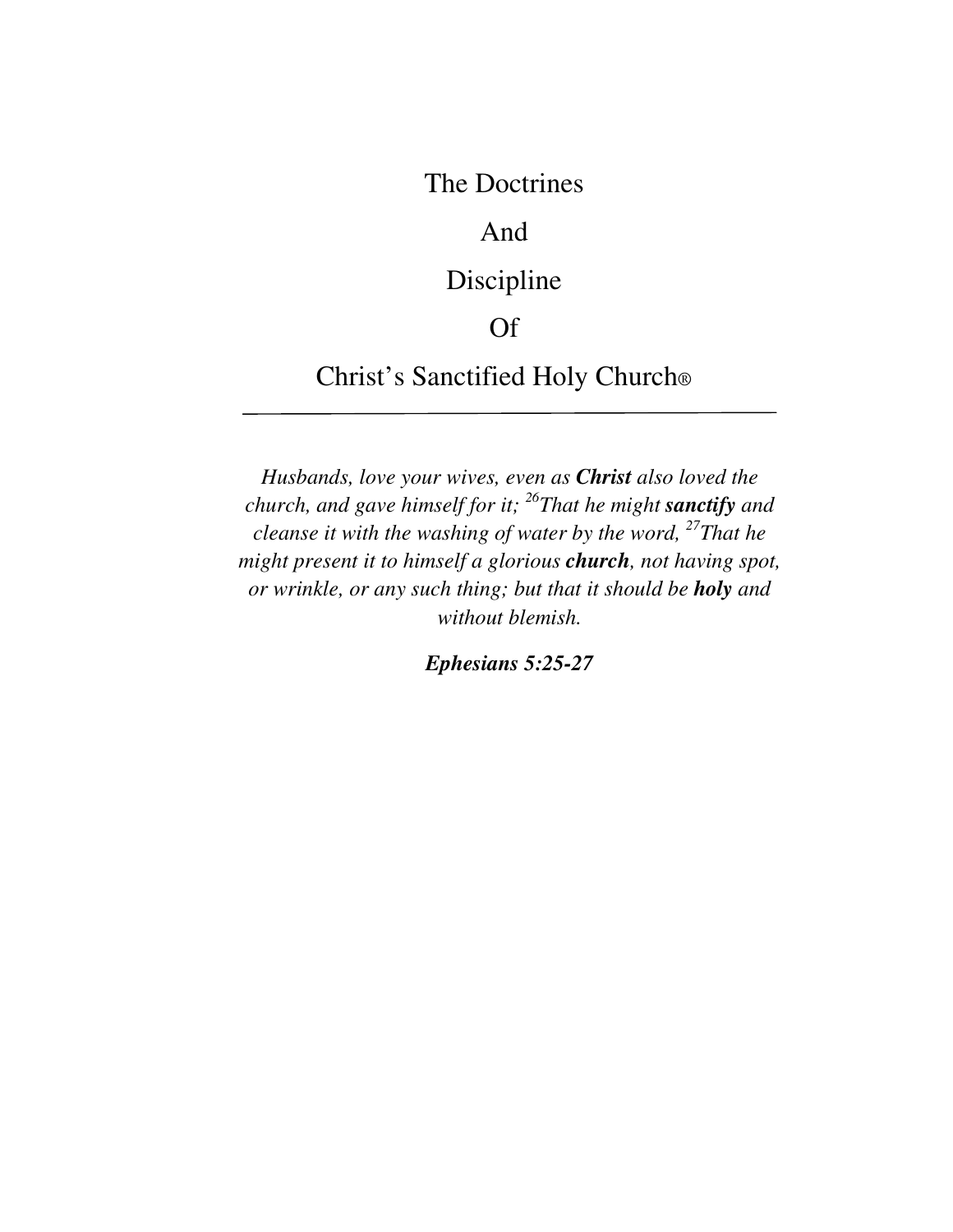Published by Board No.1 Christ's Sanctified Holy Church PO Box 1465 Perry, Georgia 31069 cshc.org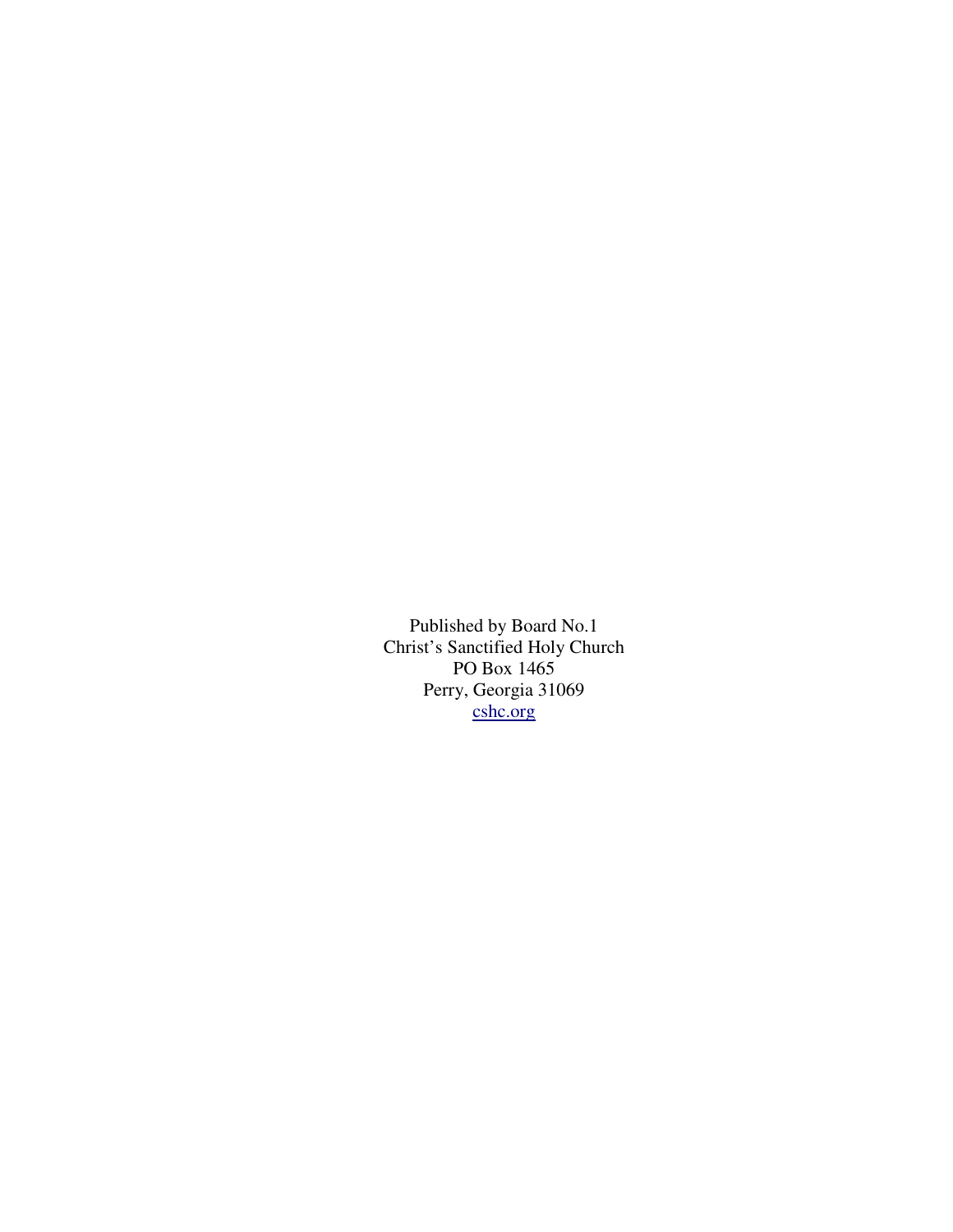## **Table of Contents**

| $\bullet$                                                      |     |
|----------------------------------------------------------------|-----|
|                                                                |     |
|                                                                |     |
|                                                                |     |
| $\bullet$                                                      |     |
|                                                                |     |
|                                                                |     |
| $\bullet$                                                      |     |
|                                                                |     |
| Christ's Return, the End of the World, and the Resurrection 14 |     |
| ٠                                                              |     |
|                                                                |     |
|                                                                |     |
|                                                                | .17 |
|                                                                |     |
|                                                                |     |
|                                                                |     |
|                                                                |     |
|                                                                |     |
|                                                                |     |
|                                                                |     |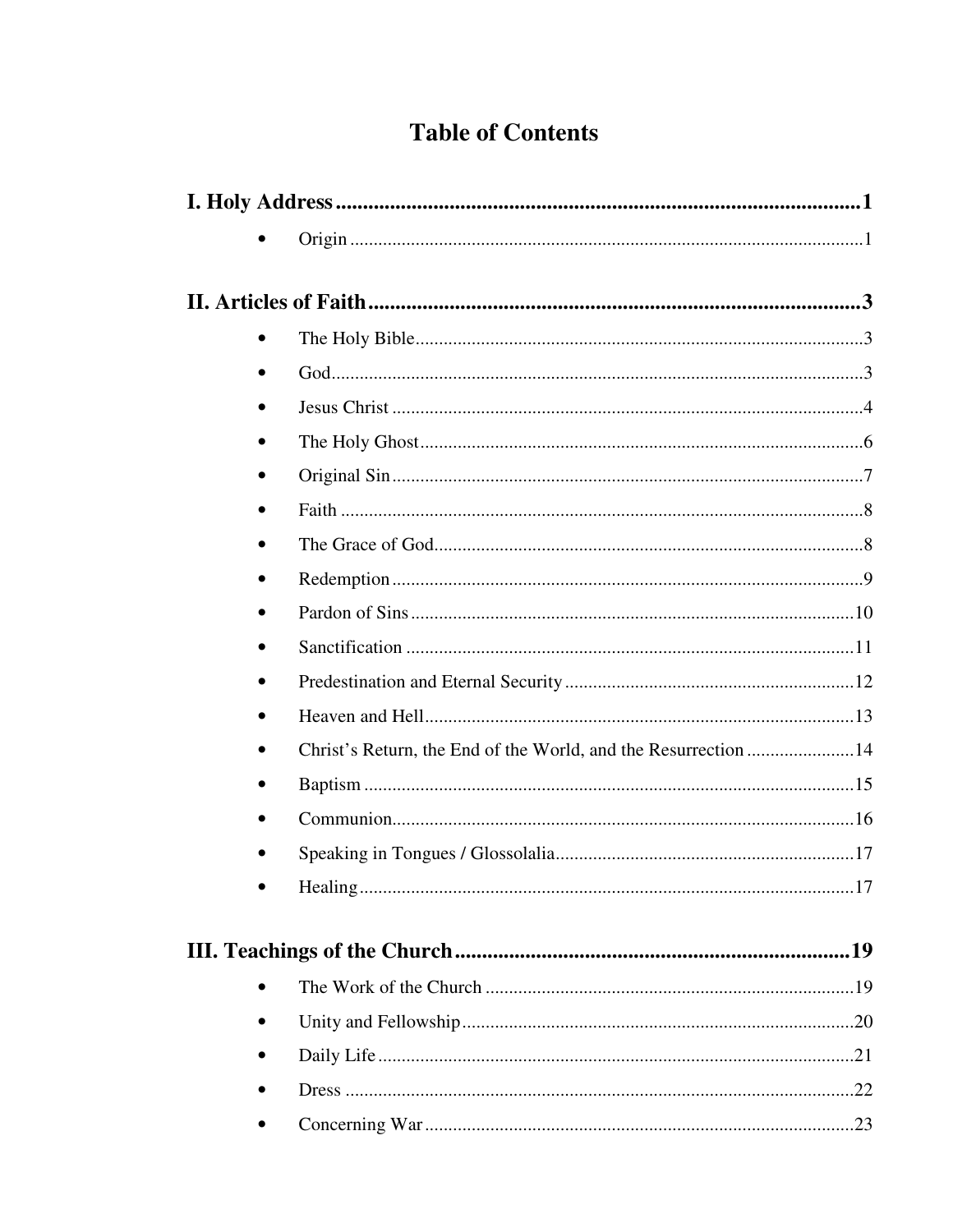| .32 |  |  |  |
|-----|--|--|--|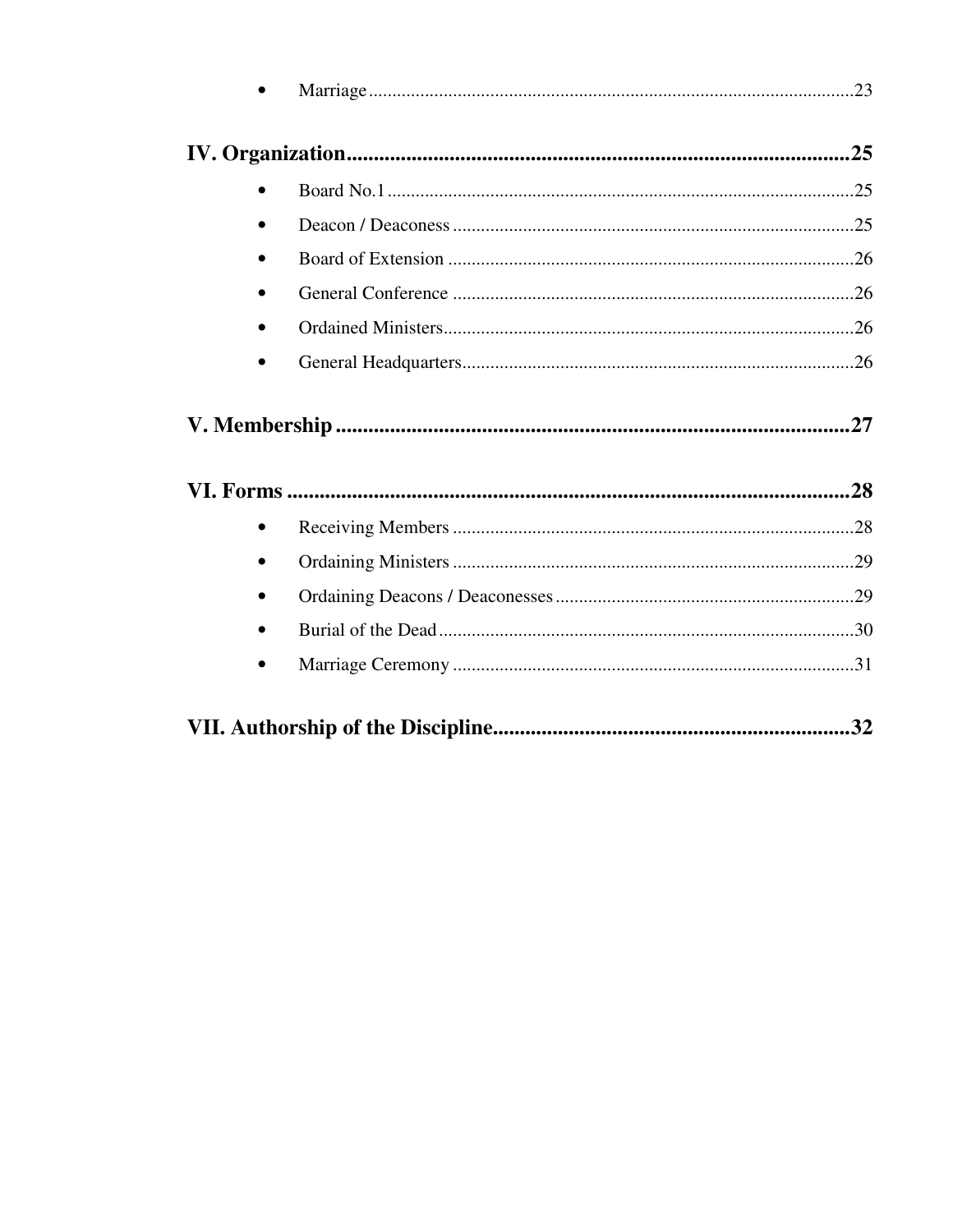### **Preface**

Christ's Sanctified Holy Church endeavors to uphold Biblical truth, to spread the Gospel of Jesus Christ, and to promote righteous conduct among its congregants and members. Christ's Sanctified Holy Church's principles of doctrine and discipline are based on the divine authority of the Holy Bible.

The doctrine of Christ's Sanctified Holy Church is established on the faith that the Holy Bible, the King James Version, is the inspired word of God and contains a full revelation of the will of God in relation to man, that God is the creator and eternal Father, that Jesus Christ, who lived on this earth, is in every way the Son of God, and that the Holy Spirit is God's presence on the earth.

We believe we are saved by grace and not by any of our own works. We believe two separate and distinct works are required for salvation. For the first work, we must be forgiven by God for the sins that we have committed. The second necessary work of grace is the eradication of the sin nature from our soul through entire sanctification by the power of the Holy Spirit.

*The Doctrines and Discipline of Christ's Sanctified Holy Church* is intended to promote orderly conduct, to establish patterns of Godly behavior, to provide practical guidance, and to uphold principles of propriety and morality. We endeavor to characterize the distinction between the Church and the world and to sustain its influence and the integrity of God's Gospel for man. In the ever-changing opinions and behavior of contemporary society, Christ's Sanctified Holy Church will continue to fulfill its Scriptural obligation to promote the principles of holiness and a Godly life to the righteous and unrighteous citizens of its fellowship and community.

*Titus 2:11-12 - For the grace of God that bringeth salvation hath appeared to all men, <sup>12</sup>Teaching us that, denying ungodliness and worldly lusts, we should live soberly, righteously, and godly, in this present world;* 

*Colossians 1:28 - Whom we preach, warning every man, and teaching every man in all wisdom; that we may present every man perfect in Christ Jesus:*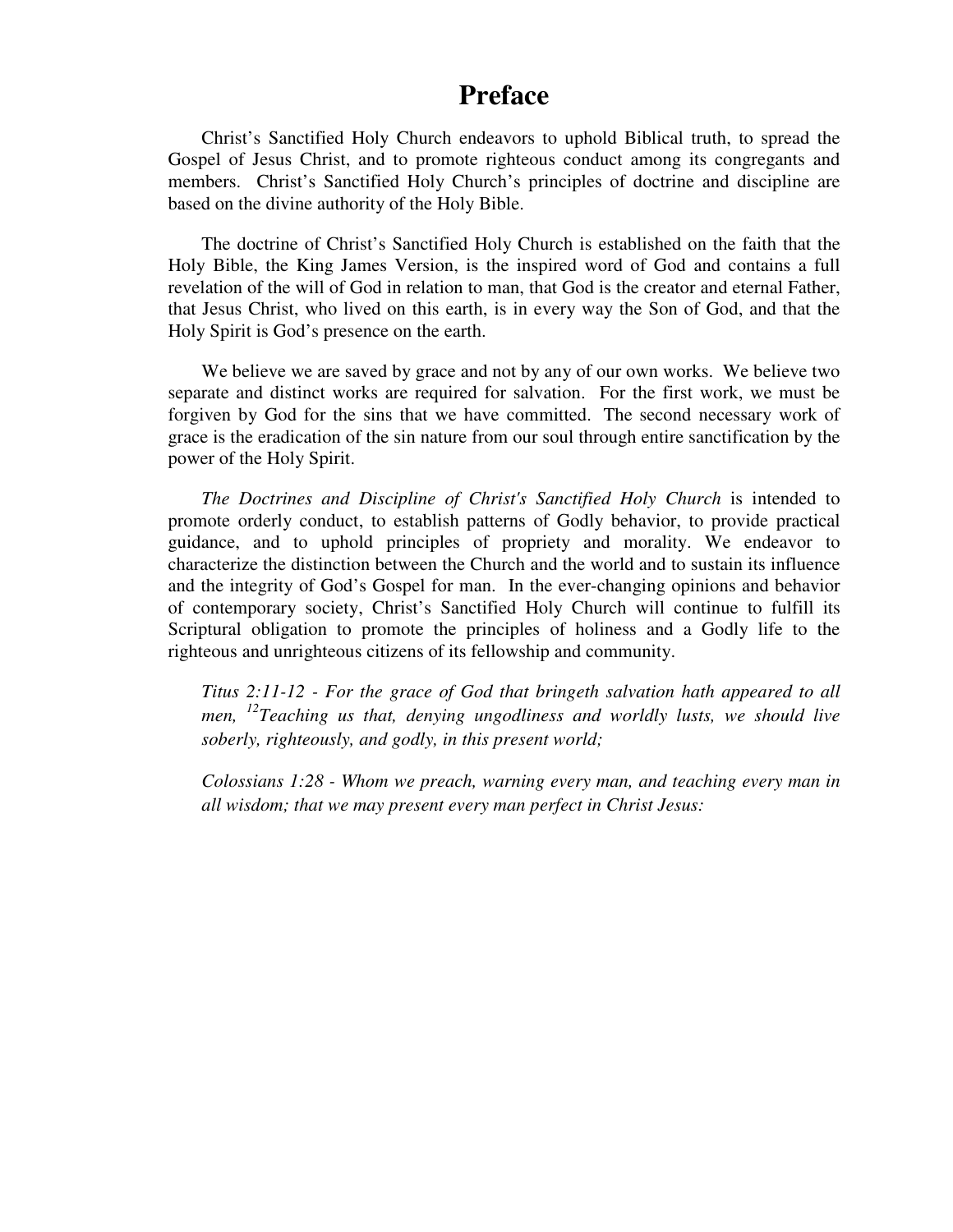# *I. Holy Address <sup>1</sup>*

Dearly Beloved Brethren and Sisters: We think it expedient to give you a brief account of the rise of Christ's Sanctified Holy Church.

#### • **Origin**

-

In the year eighteen hundred and eighty-seven, Joseph B. Lynch, of Chincoteague Island, Virginia, a member and class leader over about one hundred and ten members in the Methodist Episcopal Church, became deeply convinced that he could not be saved without holiness, though he was living in a justified state.

With this conviction he sought and obtained the blessing of sanctification by the power of the Holy Ghost, through faith in the cleansing blood of our Lord Jesus Christ; and immediately commenced preaching and teaching to all whom he had the opportunity; and soon others became interested and sought and obtained this blessing of Holiness; as a distinct and separate blessing from that of justification, amongst whom was Sarah E. Collins, in the year 1889, who also began to labor with him in the establishment of Scripture holiness to the people.

Others from time to time, by the grace of God, have been sanctified by the power of the Holy Ghost, and united in the work with them to destroy the works of the devil. As God has prospered their works and given them souls for their hire, their zeal was more than their minister could endure as they think he was an unholy man.

They petitioned the Bishop presiding over the Wilmington Conference for a holy man of God to preach the gospel to them. There were fifty-one persons who signed their names to the petition. As none but holy men can under-stand or preach the gospel, neither would they pay any other. This act so exasperated their minister that he turned Joseph B. Lynch out of leadership and forbade anyone who signed the petition holding or conducting any service in his church; if they did hold any more service he would use his authority.

Under that threat they obeyed, and they began service in a workshop at once. At the following quarterly meeting they turned out all the trustees and stewards who signed the petition to the Bishop, without bringing any charges against them, and put other men in their places.

The sanctified people, feeling that the entire Methodist Episcopal Church was in opposition to them, organized themselves into a body on February 14, 1892, and a committee of ten persons was selected to wait on the minister at the afternoon service, before service commenced, to ask his consent to the withdrawal from the Methodist

<sup>&</sup>lt;sup>1</sup> As published in the 1893 edition of *The Doctrines and Discipline of Christ's Sanctified Holy Church*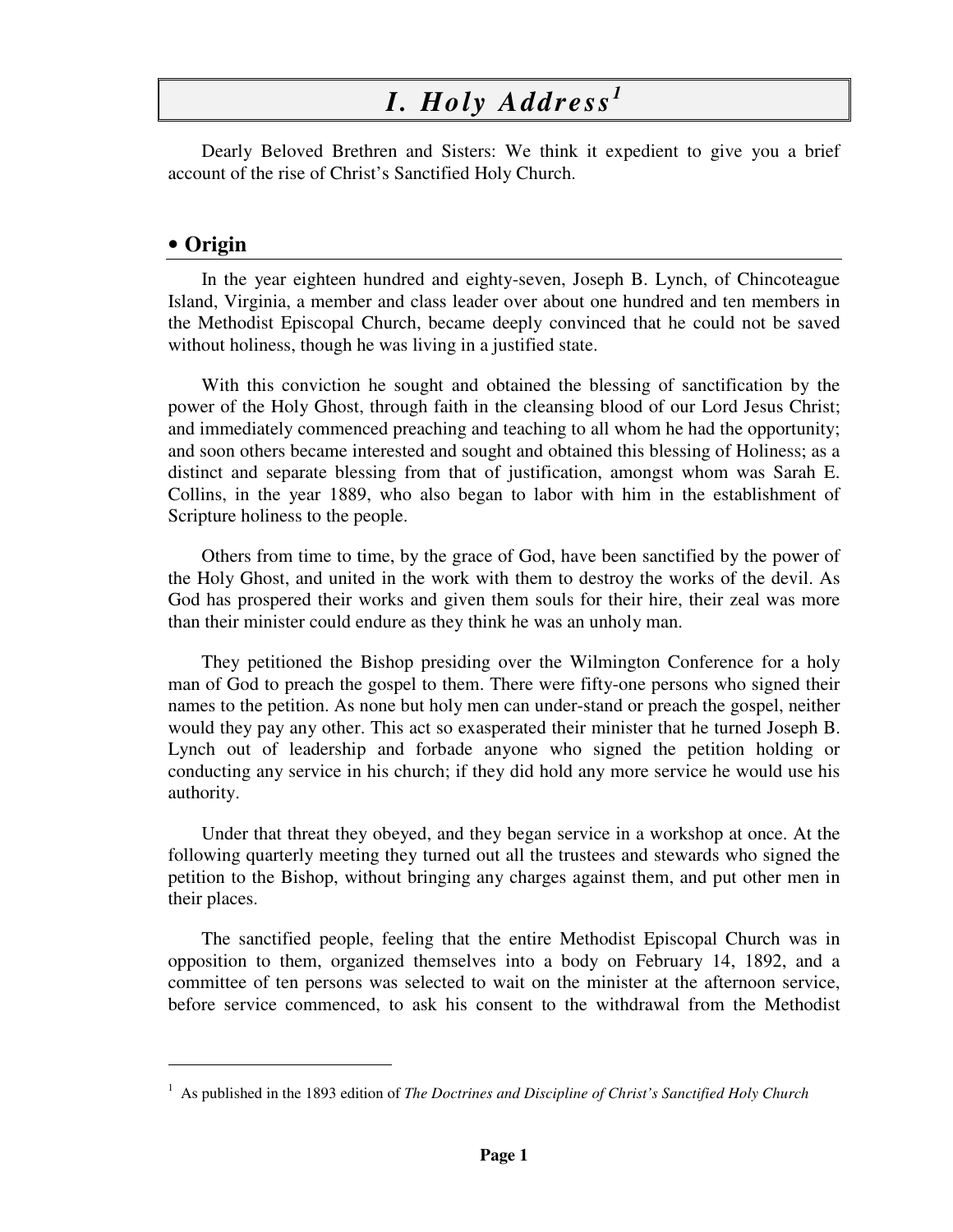Episcopal Church, of fifty-eight persons who were formerly members of his church, and who had already joined Christ's Sanctified Holy Church.

The names were handed to the pastor by Sarah E. Collins, before singing the first hymn. After prayer Joseph B. Lynch asked the pastor to attend to the request, which was rejected; and the above committee immediately left the house. February 16, 1892, the aforenamed committee was summoned before the magistrate for trial, on the charge of interrupting public worship.

They failed to establish the charge or bring to trial any of the ten persons summoned; and from this date our newly organized Church was established.

> Joseph B. Lynch, Deacon Sarah E. Collins, Deaconess Chincoteague Island, Accomack County, Virginia

Signed and approved by the following:

Joseph B. Lynch Sarah E. Collins Lucinda Bishop Catharine Birch Aaron T. Bowden Maria Bowden Mary J. Bowden

Parker W. Bowden Sarah J. Bowden Sarah E. Chandler William J. Chandler John E. Collins Maria C. Collins William J. Collins

Joseph S. Gray John W. Jones Charlotte M. Lynch Margaret Powell James W. Workman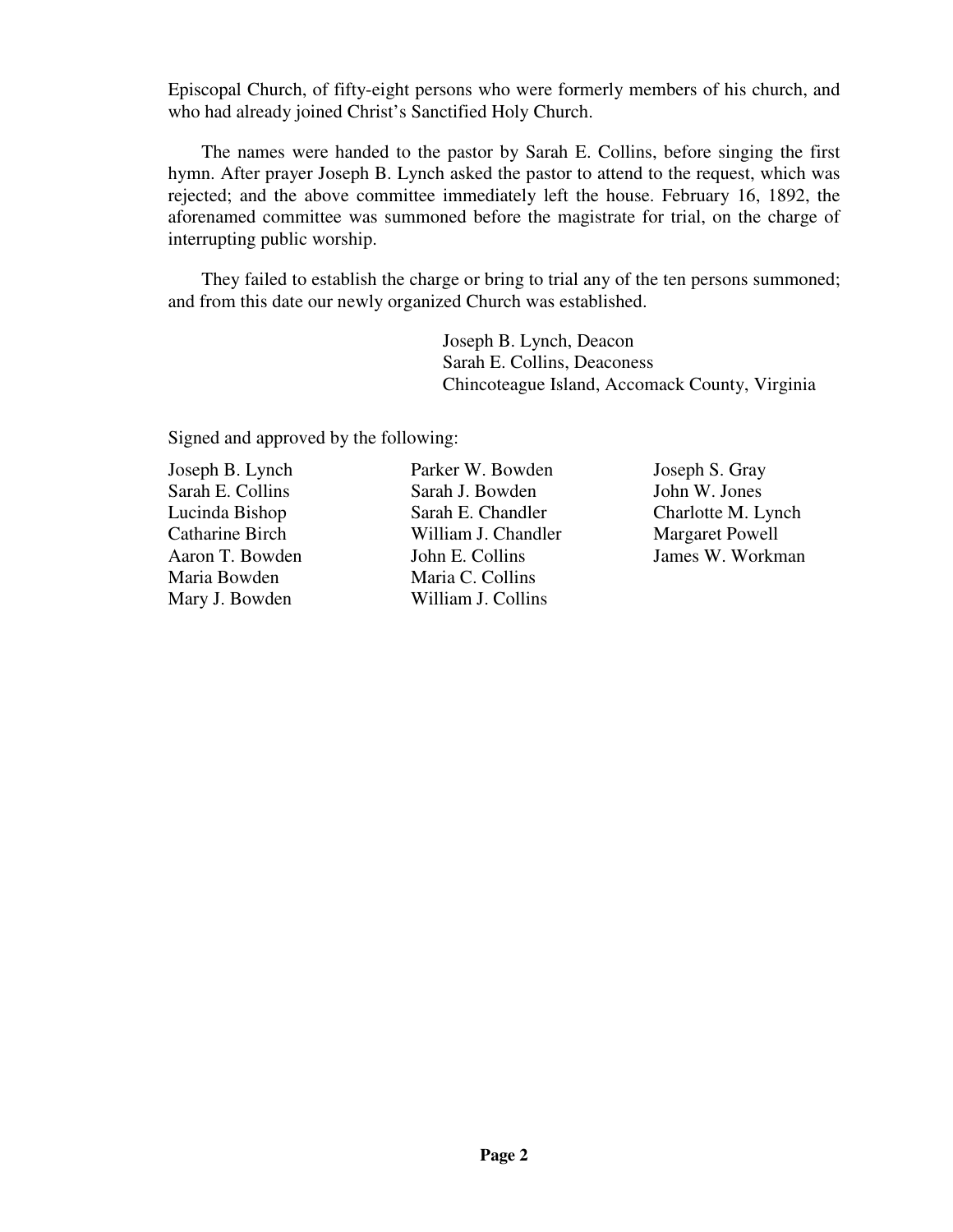#### • **The Holy Bible**

The sacred scriptures or Holy Books, which form the Old and New Testaments, contain a full revelation of the will of God in relation to man. These infallible and authoritative words were given by inspiration of God and are alone sufficient for everything relative to the faith, practice, and conduct of a Christian. Within its pages lies the hope of the entire world. The doctrines of Christ's Sanctified Holy Church are founded on the King James Version of the Holy Bible.

*2 Peter 1:21 - For the prophecy came not in old time by the will of man: but holy men of God spake as they were moved by the Holy Ghost.* 

*1 Thessalonians 2:13 - For this cause also thank we God without ceasing, because, when ye received the word of God which ye heard of us, ye received it not as the word of men, but as it is in truth, the word of God, which effectually worketh also in you that believe.* 

*2 Timothy 3:16-17 - All scripture is given by inspiration of God, and is profitable for doctrine, for reproof, for correction, for instruction in righteousness: <sup>17</sup>That the man of God may be perfect, throughly furnished unto all good works* 

#### • **God**

The true God has revealed Himself as the only, uncreated, unoriginated, infinite, and eternal being. He is the Creator, Preserver, and Governor of all things. A plurality exists in this infinite essence, not separately subsisting, belonging to the Godhead, which is commonly termed the Father, the Son, and the Holy Ghost. These three are generally named the Trinity.

*Genesis 1:1 - In the beginning God created the heaven and the earth.* 

*Romans 1:20 - For the invisible things of him from the creation of the world are clearly seen, being understood by the things that are made, even his eternal power and Godhead; so that they are without excuse:* 

*2 Corinthians 13:14 - The grace of the Lord Jesus Christ, and the love of God, and the communion of the Holy Ghost, be with you all. Amen.* 

*Colossians 1:16-17 - For by him were all things created, that are in heaven, and that are in earth, visible and invisible, whether they be thrones, or dominions, or*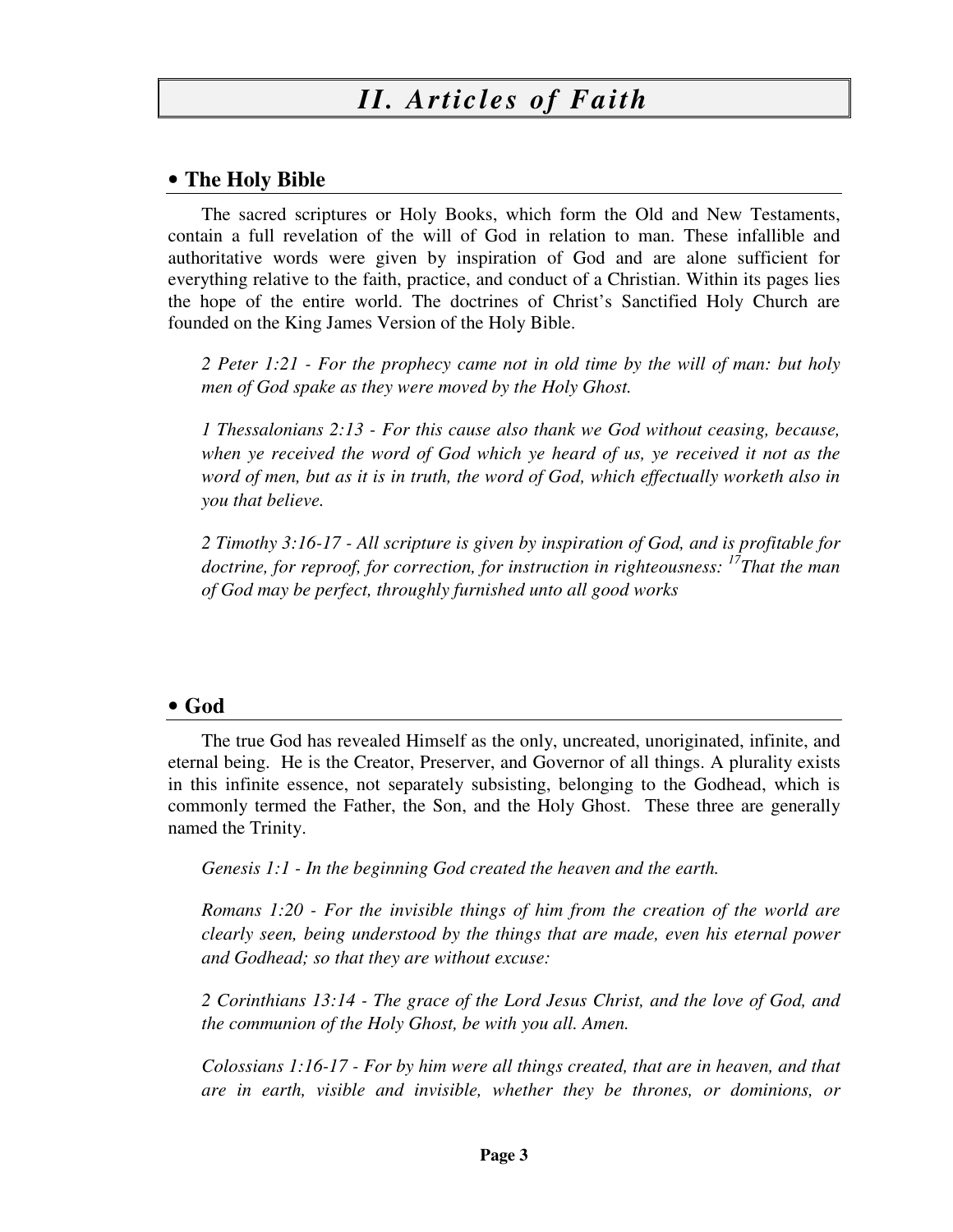*principalities, or powers: all things were created by him, and for him: <sup>17</sup>And he is before all things, and by him all things consist.* 

*1 John 5:7 - For there are three that bear record in heaven, the Father, the Word, and the Holy Ghost: and these three are one.* 

#### • **Jesus Christ**

Foretold by the prophets and described by the evangelists and apostles, Jesus Christ is the only begotten divine Son of God. He is really and properly God and has every attribute essential to the Deity, being one with God. His divine nature is infinite, eternal, and uncreated, being God in every proper sense of the word.

Jesus Christ was also a perfect man in consequence of His incarnation and in Him dwells all the fullness of the Godhead bodily. His nature is twofold, divine and human, or God manifested in the flesh. His human nature was derived from the Virgin Mary through the creative energy of the Holy Ghost. He took upon Himself the nature of man and He willingly died for the whole human race without respect of persons.

On the third day, after His crucifixion and burial, He arose from the dead. After showing Himself many days to His disciples and others, He ascended to Heaven where He continues eternally to be mediator for the human race. There is no salvation except through Him. Throughout the Scriptures, salvation, through sanctification of spirit, is made possible by His death and resurrection.

Since the fall of man, no man has, neither can have, merit or worthiness of or by himself; he has nothing to claim from God, but God's own mercy through Christ. Therefore, pardon, holiness, and every other blessing promised in the Gospel have been purchased by Jesus Christ's sacrificial death and resurrection and are given to man for His sake and through His merit alone.

*Isaiah 9:6 - For unto us a child is born, unto us a son is given: and the government shall be upon his shoulder: and his name shall be called Wonderful, Counsellor, The mighty God, The everlasting Father, The Prince of Peace.* 

*Matthew 1:20-23 - But while he thought on these things, behold, the angel of the Lord appeared unto him in a dream, saying, Joseph, thou son of David, fear not to take unto thee Mary thy wife: for that which is conceived in her is of the Holy Ghost. <sup>21</sup>And she shall bring forth a son, and thou shalt call his name JESUS: for he shall save his people from their sins. <sup>22</sup>Now all this was done, that it might be fulfilled which was spoken of the Lord by the prophet, saying, <sup>23</sup>Behold, a virgin shall be*  with child, and shall bring forth a son, and they shall call his name Emmanuel, *which being interpreted is, God with us.*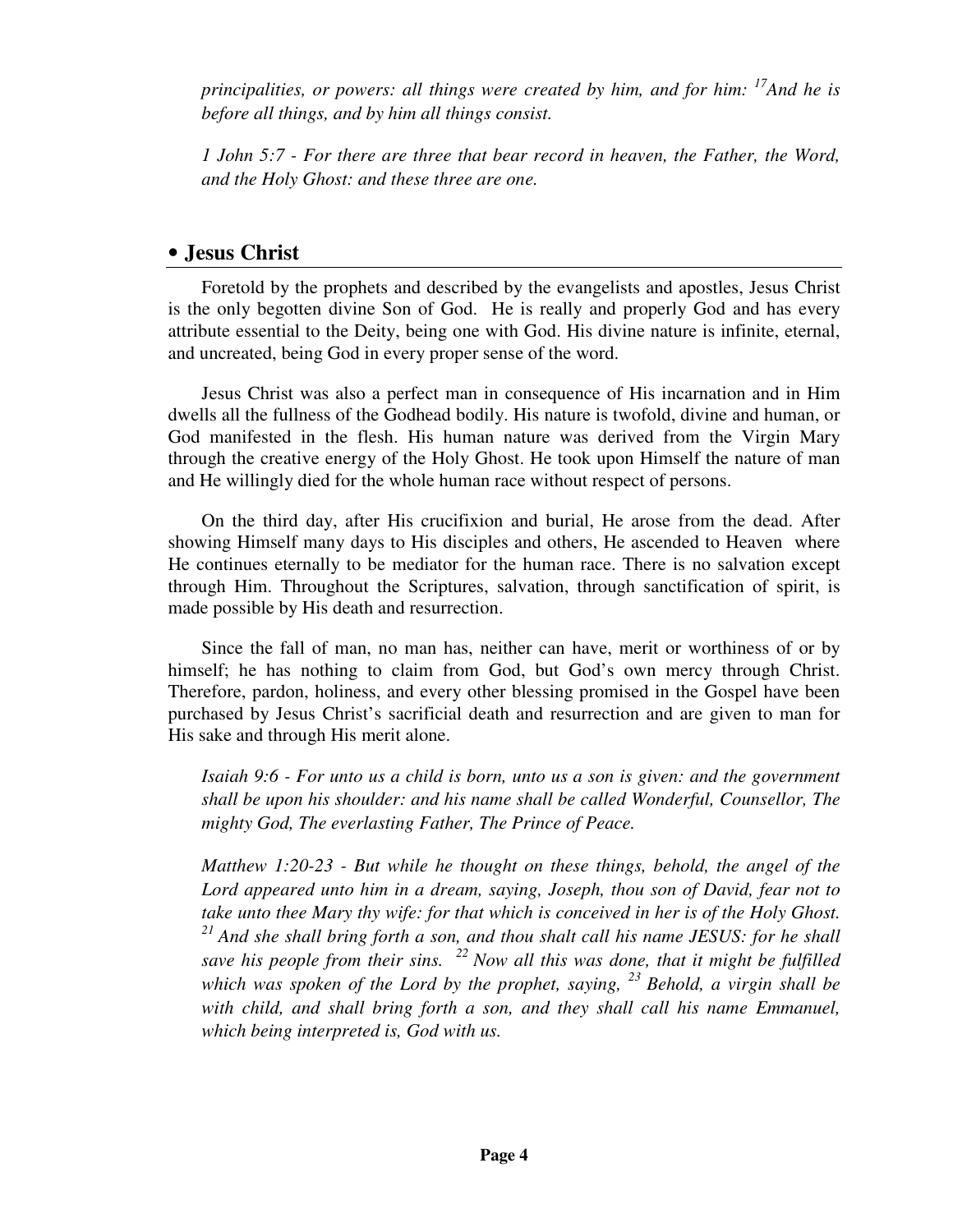*John 1:14 - And the Word was made flesh, and dwelt among us, (and we beheld his glory, the glory as of the only begotten of the Father,) full of grace and truth.* 

*John 3:16-17 - For God so loved the world, that he gave his only begotten Son, that whosoever believeth in him should not perish, but have everlasting life. <sup>17</sup>For God sent not his Son into the world to condemn the world; but that the world through him might be saved.* 

*Acts 4:10-12 - Be it known unto you all, and to all the people of Israel, that by the name of Jesus Christ of Nazareth, whom ye crucified, whom God raised from the dead, even by him doth this man stand here before you whole. <sup>11</sup>This is the stone which was set at nought of you builders, which is become the head of the corner. <sup>12</sup>Neither is there salvation in any other: for there is none other name under heaven given among men, whereby we must be saved.* 

*Acts 13:27-33 - For they that dwell at Jerusalem, and their rulers, because they knew him not, nor yet the voices of the prophets which are read every sabbath day, they have fulfilled them in condemning him. <sup>28</sup>And though they found no cause of death in him, yet desired they Pilate that he should be slain. <sup>29</sup>And when they had*  fulfilled all that was written of him, they took him down from the tree, and laid him in *a sepulchre. <sup>30</sup>But God raised him from the dead: <sup>31</sup>And he was seen many days of them which came up with him from Galilee to Jerusalem, who are his witnesses unto the people. <sup>32</sup>And we declare unto you glad tidings, how that the promise which was made unto the fathers, <sup>33</sup>God hath fulfilled the same unto us their children, in that he hath raised up Jesus again; as it is also written in the second psalm, Thou art my Son, this day have I begotten thee.* 

*Romans 8:11 - But if the Spirit of him that raised up Jesus from the dead dwell in you, he that raised up Christ from the dead shall also quicken your mortal bodies by his Spirit that dwelleth in you.* 

*1 Corinthians 15:13-17 - But if there be no resurrection of the dead, then is Christ not risen: <sup>14</sup>And if Christ be not risen, then is our preaching vain, and your faith is also vain. <sup>15</sup>Yea, and we are found false witnesses of God; because we have testified of God that he raised up Christ: whom he raised not up, if so be that the dead rise not. <sup>16</sup>For if the dead rise not, then is not Christ raised: <sup>17</sup>And if Christ be not raised, your faith is vain; ye are yet in your sins.* 

*Hebrews 9:24 - For Christ is not entered into the holy places made with hands, which are the figures of the true; but into heaven itself, now to appear in the presence of God for us:*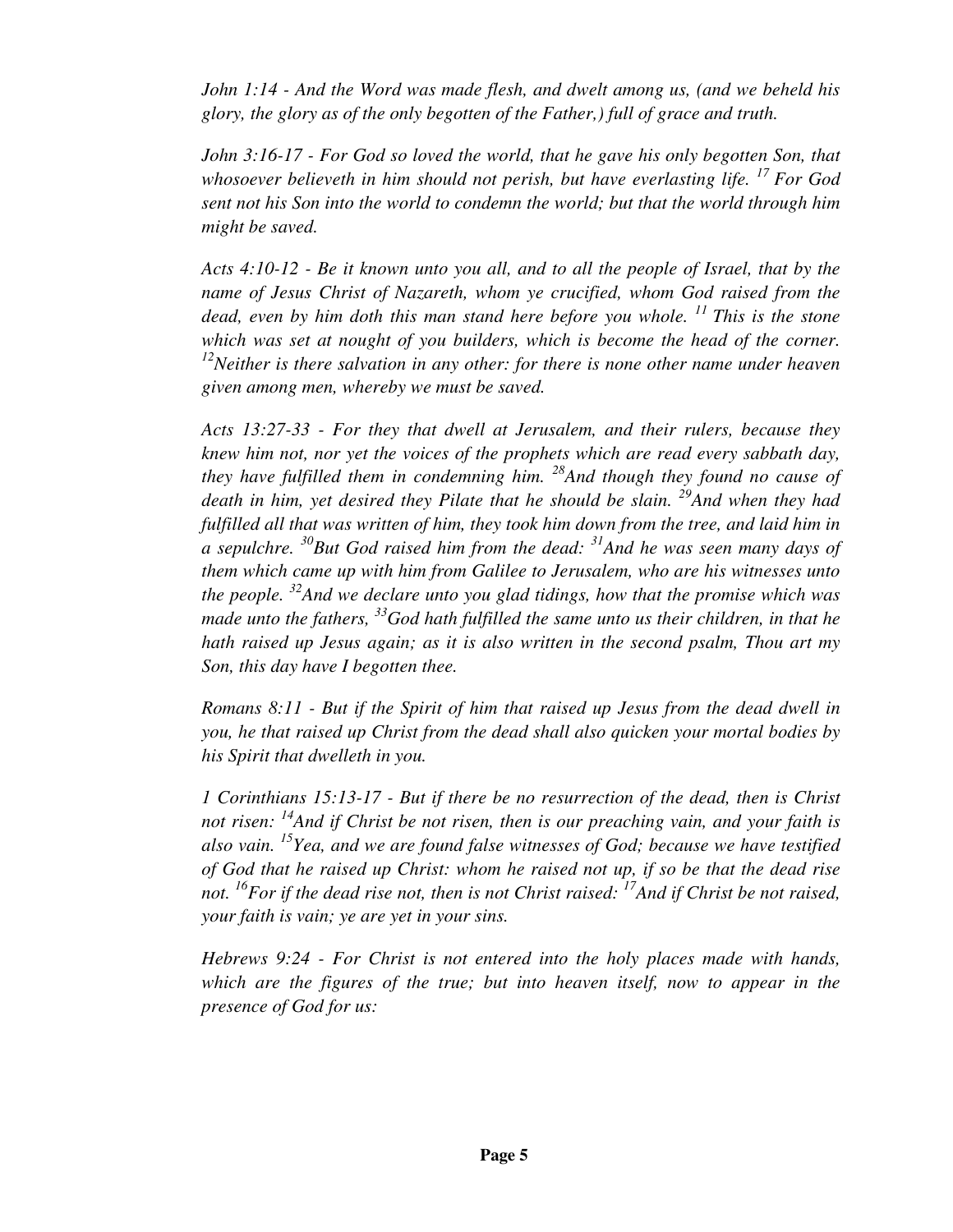#### • **The Holy Ghost**

From the beginning, God sent his Holy Spirit, or the Holy Ghost, into the world to enlighten, strive with, and convince men of sin, righteousness, and judgment. The Holy Ghost is a revelation of God's nature into the heart of man. It dwells in the sanctified soul. The Holy Ghost is the second coming of Christ to man; a spiritual rebirth. The writers of the Bible were inspired and guided by the power of the Holy Ghost. This Spirit that proceeds from God is God acting in man. It is the Holy Ghost that sanctifies.

Genesis 1:1-3 - In the beginning God created the heaven and the earth. <sup>2</sup>And the *earth was without form, and void; and darkness was upon the face of the deep. And the Spirit of God moved upon the face of the waters. 3 And God said, Let there be light: and there was light.* 

*Job 33:4 - The Spirit of God hath made me, and the breath of the Almighty hath given me life.* 

*John 4:24 - God is a Spirit: and they that worship him must worship him in spirit and in truth.* 

*John 14:25-26 - These things have I spoken unto you, being yet present with you. <sup>26</sup>But the Comforter, which is the Holy Ghost, whom the Father will send in my name, he shall teach you all things, and bring all things to your remembrance, whatsoever I have said unto you.* 

*Acts 1:8 - But ye shall receive power, after that the Holy Ghost is come upon you: and ye shall be witnesses unto me both in Jerusalem, and in all Judaea, and in Samaria, and unto the uttermost part of the earth.* 

*Acts 2:33 - Therefore being by the right hand of God exalted, and having received of the Father the promise of the Holy Ghost, he hath shed forth this, which ye now see and hear.* 

*Romans 5:5 - And hope maketh not ashamed; because the love of God is shed abroad in our hearts by the Holy Ghost which is given unto us.* 

*Romans 8:9 - But ye are not in the flesh, but in the Spirit, if so be that the Spirit of God dwell in you. Now if any man have not the Spirit of Christ, he is none of his.* 

*Romans 8:14 - For as many as are led by the Spirit of God, they are the sons of God.* 

*Romans 14:17 - For the kingdom of God is not meat and drink; but righteousness, and peace, and joy in the Holy Ghost.* 

*1 Corinthians 6:19-20 - What? know ye not that your body is the temple of the Holy Ghost which is in you, which ye have of God, and ye are not your own? <sup>20</sup>For ye are*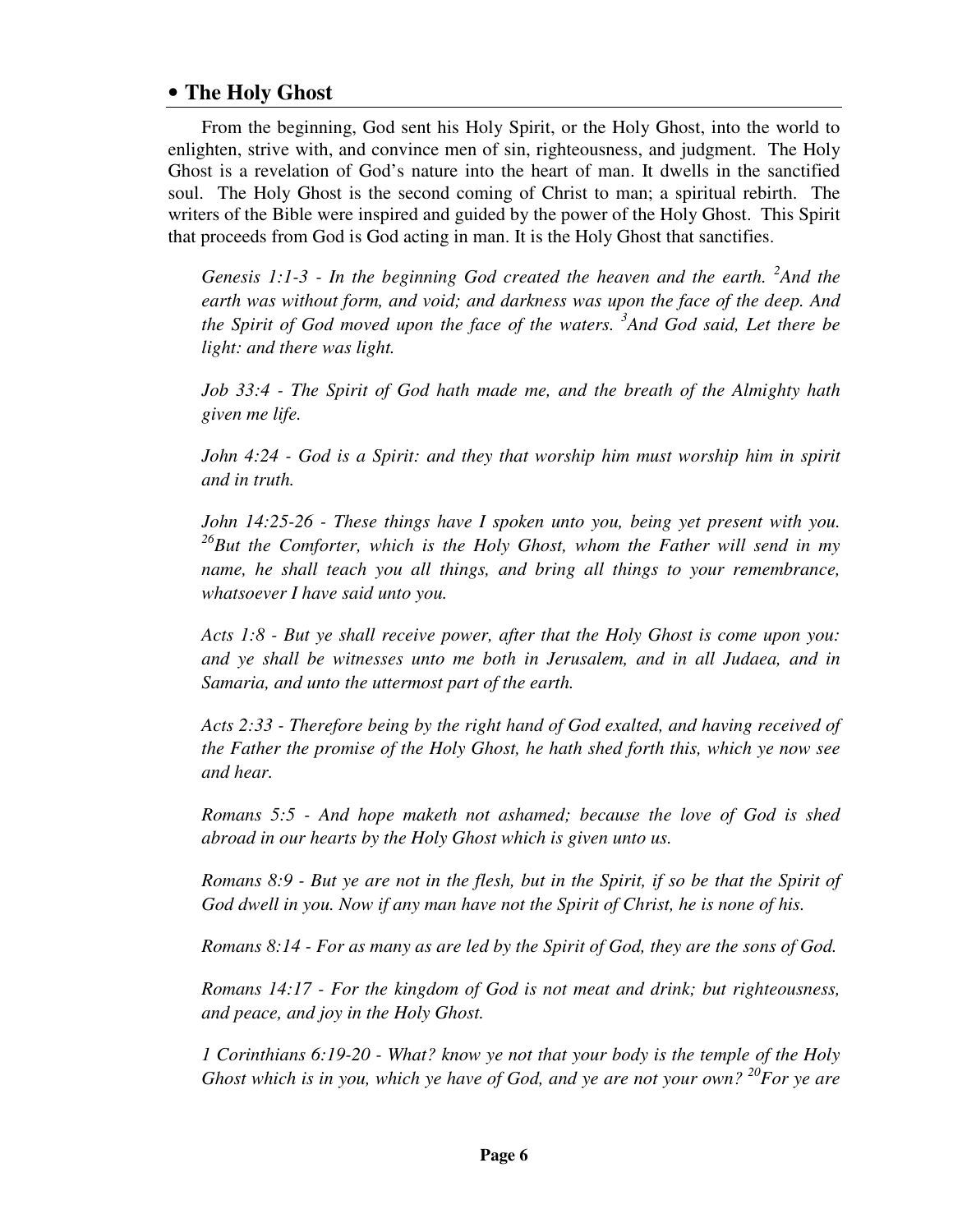*bought with a price: therefore glorify God in your body, and in your spirit, which are God's.* 

*1 Corinthians 2:12-14 - Now we have received, not the spirit of the world, but the spirit which is of God; that we might know the things that are freely given to us of God. <sup>13</sup>Which things also we speak, not in the words which man's wisdom teacheth, but which the Holy Ghost teacheth; comparing spiritual things with spiritual. <sup>14</sup>But the natural man receiveth not the things of the Spirit of God: for they are foolishness unto him: neither can he know them, because they are spiritually discerned.* 

*1 Corinthians 3:16 - Know ye not that ye are the temple of God, and that the Spirit of God dwelleth in you?* 

*2 Corinthians 13:14 - The grace of the Lord Jesus Christ, and the love of God, and the communion of the Holy Ghost, be with you all. Amen.* 

*1 Thessalonians 1:5-6 - For our gospel came not unto you in word only, but also in power, and in the Holy Ghost, and in much assurance; as ye know what manner of men we were among you for your sake. <sup>6</sup> And ye became followers of us, and of the Lord, having received the word in much affliction, with joy of the Holy Ghost.* 

*2 Timothy 1:13-14 - Hold fast the form of sound words, which thou hast heard of me, in faith and love which is in Christ Jesus. <sup>14</sup>That good thing which was committed unto thee keep by the Holy Ghost which dwelleth in us.* 

#### • **Original Sin**

In the beginning, Adam was created in righteousness and true holiness without any moral imperfection or any kind of propensity to sin, but free to stand or fall. However, he fell from this state, became morally corrupt in his nature, and transmitted this moral defilement, also known as carnality or inbred sin, to all his posterity. Unless redeemed by the two works of grace, man remains in this state of carnality.

*Genesis 2:16-17 - And the LORD God commanded the man, saying, Of every tree of the garden thou mayest freely eat: <sup>17</sup> But of the tree of the knowledge of good and evil, thou shalt not eat of it: for in the day that thou eatest thereof thou shalt surely die.* 

*Genesis 3:6 - And when the woman saw that the tree was good for food, and that it was pleasant to the eyes, and a tree to be desired to make one wise, she took of the fruit thereof, and did eat, and gave also unto her husband with her; and he did eat.* 

*Romans 5:12 - Wherefore, as by one man sin entered into the world, and death by sin; and so death passed upon all men, for that all have sinned:*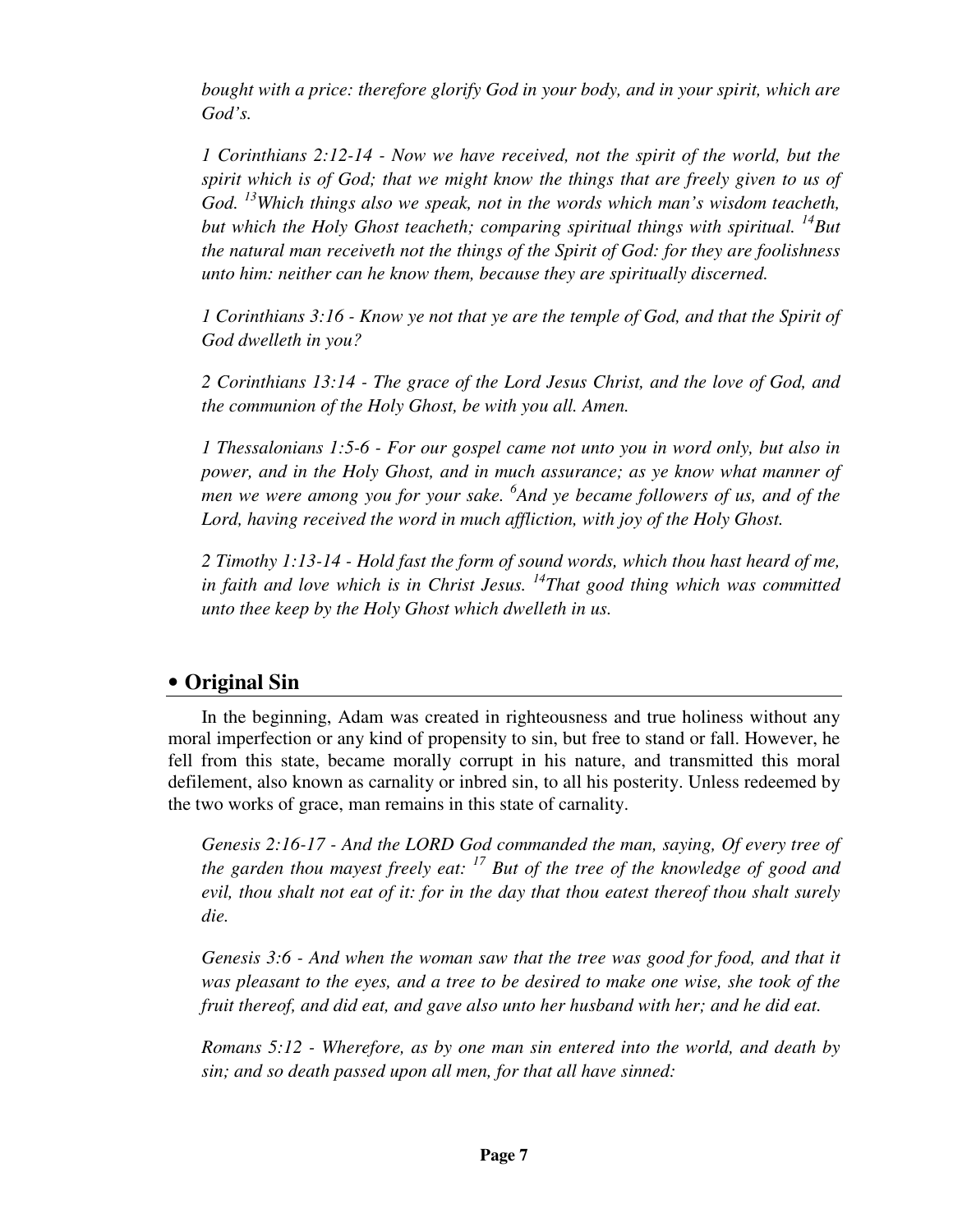*Galatians 5:19-21 - Now the works of the flesh are manifest, which are these; Adultery, fornication, uncleanness, lasciviousness, <sup>20</sup>Idolatry, witchcraft, hatred, variance, emulations, wrath, strife, seditions, heresies, <sup>21</sup>Envyings, murders, drunkenness, revellings, and such like: of the which I tell you before, as I have also told you in time past, that they which do such things shall not inherit the kingdom of God.* 

#### • **Faith**

The blessings of God are received by faith and not by works or any merit of man. The power or faith to believe is a free gift from God, without which none could believe. The act of faith, or actually believing, is the act of the soul under the influence of that power.

*Romans 5:1-2 - Therefore being justified by faith, we have peace with God through our Lord Jesus Christ: <sup>2</sup> By whom also we have access by faith into this grace wherein we stand, and rejoice in hope of the glory of God.* 

*Ephesians 2:8 - For by grace are ye saved through faith; and that not of yourselves: it is the gift of God:* 

*2 Timothy 1:9 - Who hath saved us, and called us with an holy calling, not according to our works, but according to his own purpose and grace, which was given us in Christ Jesus before the world began,* 

*Hebrews 11:1 - Now faith is the substance of things hoped for, the evidence of things not seen.* 

#### • **The Grace of God**

Man is born in sin and shaped in iniquity and when he comes of age, he finds himself naturally prone to disobey God. However, God has given every man sufficient light that they may know to turn to Him for redemption. Men are never unduly constrained to turn to or away from God, but continually have the freedom of will to choose spiritual life or spiritual death. As a result of this free will, man is accountable to God for his own actions and will be rewarded or punished accordingly. Without free will, man would be a mere machine, a victim of blind chance or an irresistible power and consequently, not accountable for any of his actions.

*Jeremiah 31:3 - The LORD hath appeared of old unto me, saying, Yea, I have loved thee with an everlasting love: therefore with lovingkindness have I drawn thee.* 

*Luke 19:10 - For the Son of man is come to seek and to save that which was lost.*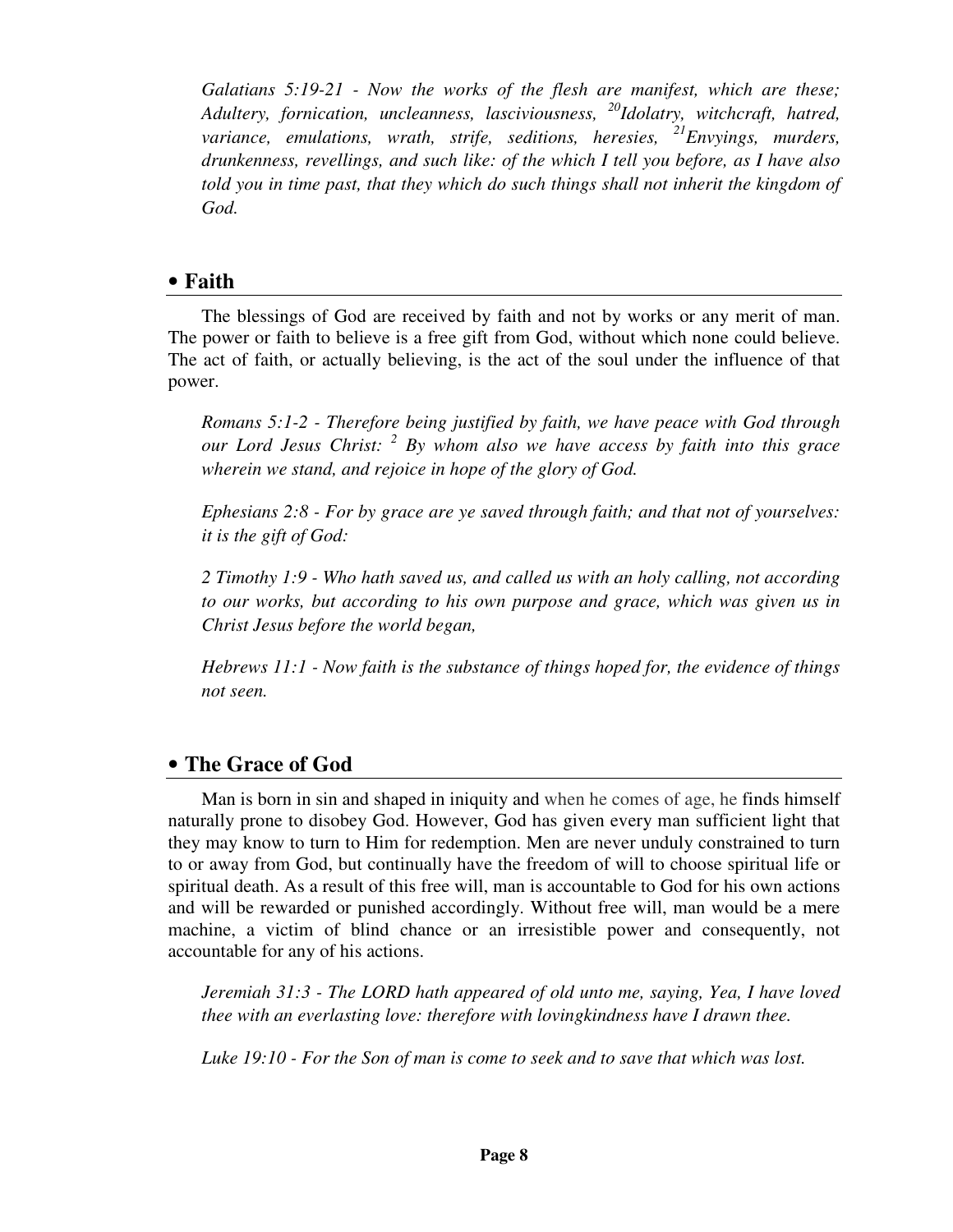*John 1:9 - That was the true Light, which lighteth every man that cometh into the world.* 

*Romans 2:3-6 - And thinkest thou this, O man, that judgest them which do such*  things, and doest the same, that thou shalt escape the judgment of  $God$ ?  $\frac{4}{ }$  Or *despisest thou the riches of his goodness and forbearance and longsuffering; not knowing that the goodness of God leadeth thee to repentance? <sup>5</sup> But after thy hardness and impenitent heart treasurest up unto thyself wrath against the day of wrath and revelation of the righteous judgment of God; <sup>6</sup> Who will render to every man according to his deeds:* 

*Romans 14:11-12 - For it is written, As I live, saith the Lord, every knee shall bow to me, and every tongue shall confess to God. <sup>12</sup> So then every one of us shall give account of himself to God.* 

We believe that every man has this free will with a sufficient knowledge of good and evil to direct their lives. This powerful knowledge is not inherent in anyone's nature, but is graciously bestowed on them by the grace of God.

*Romans 5:15 - But not as the offence, so also is the free gift. For if through the offence of one many be dead, much more the grace of God, and the gift by grace, which is by one man, Jesus Christ, hath abounded unto many.* 

*Titus 2:11-12 - For the grace of God that bringeth salvation hath appeared to all men, <sup>12</sup> Teaching us that, denying ungodliness and worldly lusts, we should live soberly, righteously, and godly, in this present world;* 

Jesus Christ has made, by His one offering of Himself upon the cross as a sufficient sacrifice, satisfaction for the sins of the whole world. His gracious Spirit strives and enlightens all men. Therefore, every soul has the opportunity to be saved and is held accountable if they chose to reject this opportunity.

*Ephesians 2:8 - For by grace are ye saved through faith; and that not of yourselves: it is the gift of God:* 

*Hebrews 11:6 - But without faith it is impossible to please him: for he that cometh to God must believe that he is, and that he is a rewarder of them that diligently seek him.* 

#### • **Redemption**

From His infinite love, God formed Jesus Christ for the purpose of redeeming man from his lost estate of carnality or inbred sin. In the time before Jesus was sent, God sent His Holy Spirit to enlighten, strive with, and convince men of sin, righteousness, and judgment. In due time, Jesus Christ, the Son of God our Savior, became incarnated and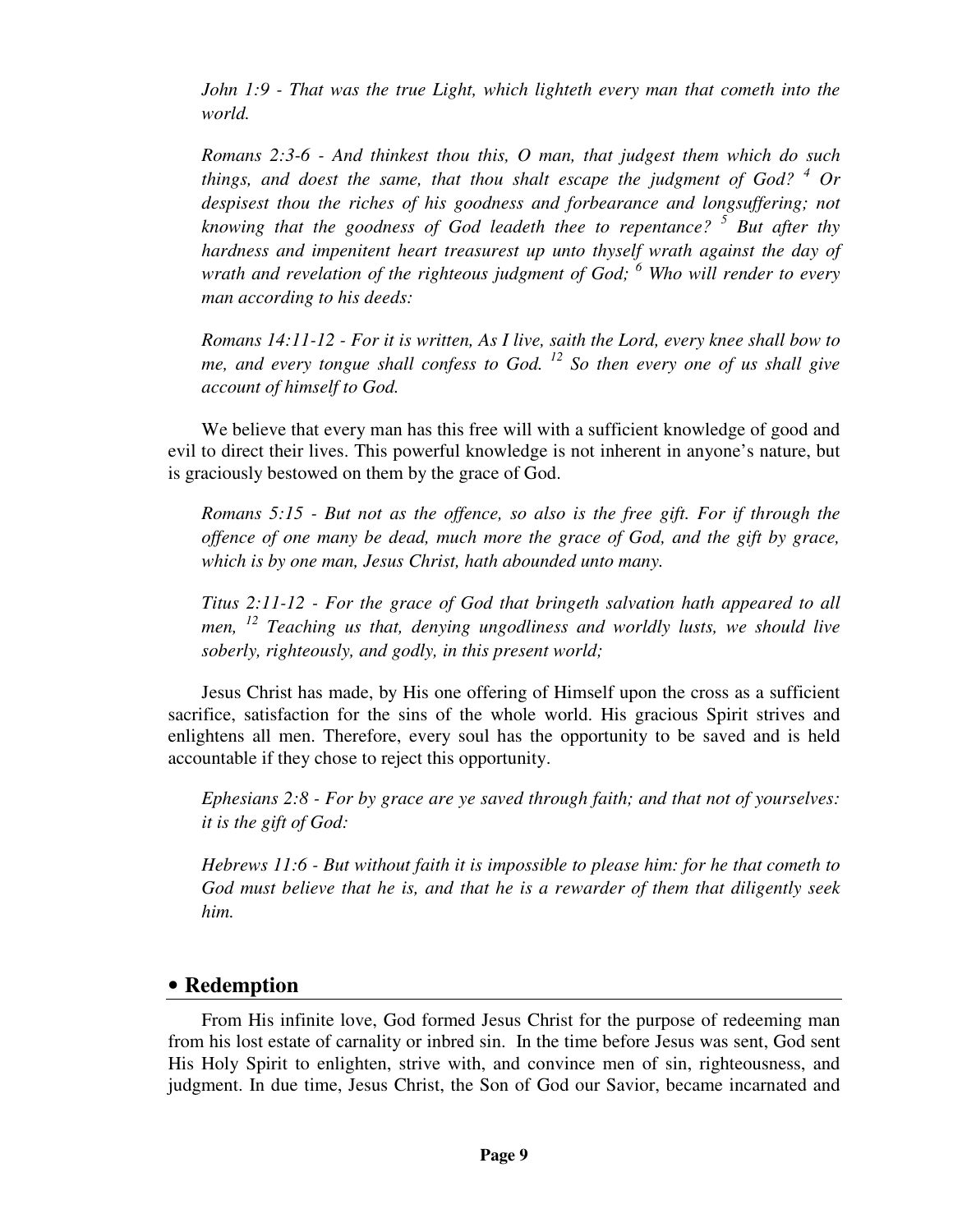sojourned among men, teaching the purest truth and working the most amazing and beneficial miracles.

*Psalm 103:10 - He hath not dealt with us after our sins; nor rewarded us according to our iniquities.* 

*John 3:16-17 - For God so loved the world, that he gave his only begotten Son, that whosoever believeth in him should not perish, but have everlasting life. <sup>17</sup>For God sent not his Son into the world to condemn the world; but that the world through him might be saved.* 

*1 Corinthians 15:22 - For as in Adam all die, even so in Christ shall all be made alive.* 

*Hebrews 8:12 - For I will be merciful to their unrighteousness, and their sins and their iniquities will I remember no more.* 

*1 Peter 1:18-19 - Forasmuch as ye know that ye were not redeemed with corruptible things, as silver and gold, from your vain conversation received by tradition from your fathers; <sup>19</sup>But with the precious blood of Christ, as of a lamb without blemish and without spot:* 

#### • **Pardon of Sins**

The pardon or forgiveness of sins, known as the act of being converted, is an instantaneous work of God's infinite mercy granted to the repentant soul who is trusting only in the merits of Jesus Christ. This FIRST WORK OF GRACE is absolute—ALL past sins are forgiven. Forgiveness is necessary to prepare a person's heart to be sanctified because God will not dwell in an unclean temple.

*Psalms 103: 11-13 - For as the heaven is high above the earth, so great is his mercy toward them that fear him. <sup>12</sup>As far as the east is from the west, so far hath he removed our transgressions from us. <sup>13</sup>Like as a father pitieth his children, so the LORD pitieth them that fear him.* 

*Acts 3: 19 - Repent ye therefore, and be converted, that your sins may be blotted out, when the times of refreshing shall come from the presence of the Lord;* 

*Ephesians 1:7 - In whom we have redemption through his blood, the forgiveness of sins, according to the riches of his grace;* 

*Colossians 1:12-14 - Giving thanks unto the Father, which hath made us meet to be partakers of the inheritance of the saints in light: <sup>13</sup>Who hath delivered us from the power of darkness, and hath translated us into the kingdom of his dear Son: <sup>14</sup>In whom we have redemption through his blood, even the forgiveness of sins:*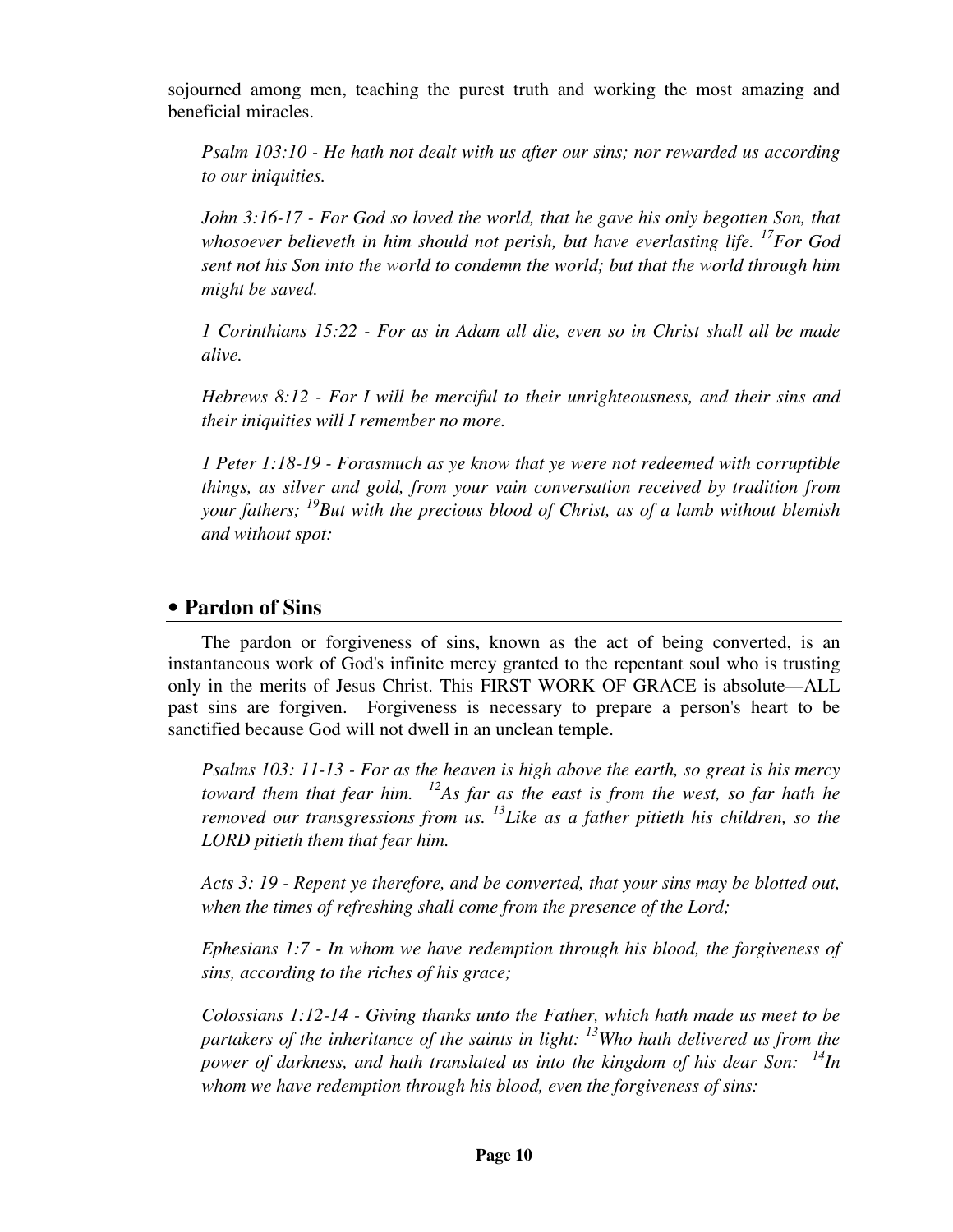*1 John 1: 9 - If we confess our sins, he is faithful and just to forgive us our sins, and to cleanse us from all unrighteousness.* 

### • **Sanctification**

The forgiven soul must be cleansed from all inbred sin and moral corruption by the precious blood of Jesus Christ This SECOND instantaneous WORK OF GRACE, sanctification, must be received here in this life to prepare souls for Heaven. Sanctification, being filled with the Holy Ghost or being born again, provides the power for us to live under the continual influence of the grace of Christ without sinning against God. Through being sanctified by the Holy Ghost, all evil natures and sinful propensities are destroyed and the heart is filled with pure love of God.

*John 3:1-8 - There was a man of the Pharisees, named Nicodemus, a ruler of the Jews: <sup>2</sup> The same came to Jesus by night, and said unto him, Rabbi, we know that thou art a teacher come from God: for no man can do these miracles that thou doest,*  except God be with him. <sup>3</sup> Jesus answered and said unto him, Verily, verily, I say unto *thee, Except a man be born again, he cannot see the kingdom of God. <sup>4</sup>Nicodemus saith unto him, How can a man be born when he is old? can he enter the second time into his mother's womb, and be born? <sup>5</sup> Jesus answered, Verily, verily, I say unto thee, Except a man be born of water and of the Spirit, he cannot enter into the kingdom of God. <sup>6</sup> That which is born of the flesh is flesh; and that which is born of the Spirit is spirit. <sup>7</sup>Marvel not that I said unto thee, Ye must be born again. <sup>8</sup> The wind bloweth where it listeth, and thou hearest the sound thereof, but canst not tell whence it cometh, and whither it goeth: so is every one that is born of the Spirit.* 

*John 14:16-18 - And I will pray the Father, and he shall give you another Comforter, that he may abide with you for ever; <sup>17</sup> Even the Spirit of truth; whom the world cannot receive, because it seeth him not, neither knoweth him: but ye know him; for he dwelleth with you, and shall be in you. <sup>18</sup> I will not leave you comfortless: I will come to you.* 

*John 16:7-13 - Nevertheless I tell you the truth; It is expedient for you that I go away: for if I go not away, the Comforter will not come unto you; but if I depart, I* will send him unto you. <sup>8</sup> And when he is come, he will reprove the world of sin, and *of righteousness, and of judgment:*  $\degree$  *Of sin, because they believe not on me;*  $\degree$  *Of righteousness, because I go to my Father, and ye see me no more; <sup>11</sup> Of judgment, because the prince of this world is judged. <sup>12</sup> I have yet many things to say unto you, but ye cannot bear them now. <sup>13</sup> Howbeit when he, the Spirit of truth, is come, he will guide you into all truth: for he shall not speak of himself; but whatsoever he shall hear, that shall he speak: and he will shew you things to come.*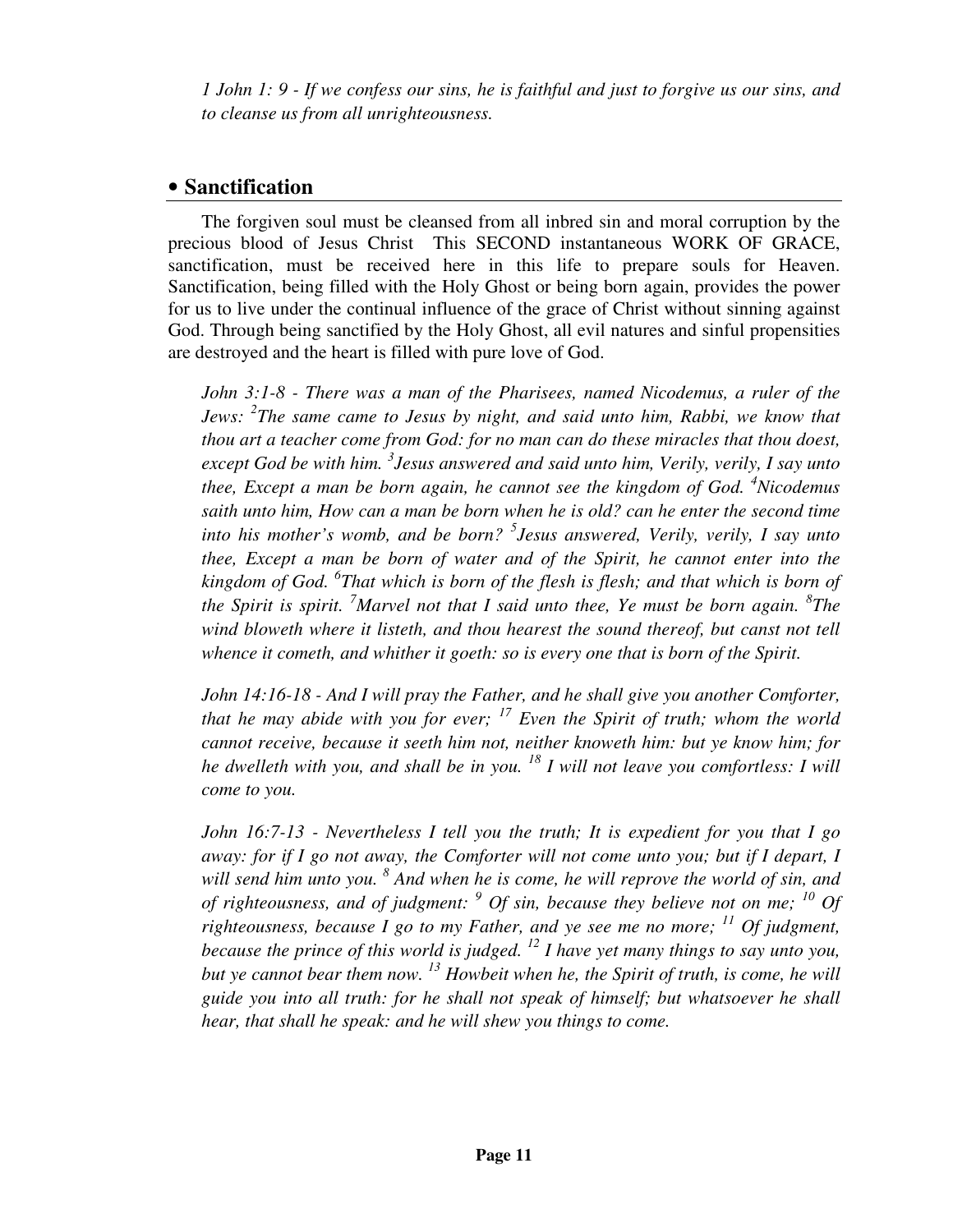*John 17:17-19 - Sanctify them through thy truth: thy word is truth.* <sup>18</sup>*As thou hast sent me into the world, even so have I also sent them into the world. <sup>19</sup>And for their sakes I sanctify myself, that they also might be sanctified through the truth.* 

*Romans 15:16 - That I should be the minister of Jesus Christ to the Gentiles, ministering the gospel of God, that the offering up of the Gentiles might be acceptable, being sanctified by the Holy Ghost.* 

*Hebrews 9:11-14 - But Christ being come an high priest of good things to come, by a greater and more perfect tabernacle, not made with hands, that is to say, not of this building; <sup>12</sup>Neither by the blood of goats and calves, but by his own blood he entered in once into the holy place, having obtained eternal redemption for us.* <sup>13</sup>*For if the blood of bulls and of goats, and the ashes of an heifer sprinkling the unclean, sanctifieth to the purifying of the flesh: <sup>14</sup>How much more shall the blood of Christ, who through the eternal Spirit offered himself without spot to God, purge your conscience from dead works to serve the living God?*

*Hebrews 10:14-17 - For by one offering he hath perfected for ever them that are sanctified. <sup>15</sup>Whereof the Holy Ghost also is a witness to us: for after that he had said before, <sup>16</sup>This is the covenant that I will make with them after those days, saith the Lord, I will put my laws into their hearts, and in their minds will I write them;*  <sup>17</sup>*And their sins and iniquities will I remember no more.* <sup>18</sup>*Now where remission of these is, there is no more offering for sin.* 

*1 John 3: 8-9 - He that committeth sin is of the devil; for the devil sinneth from the beginning. For this purpose the Son of God was manifested, that he might destroy the works of the devil. <sup>9</sup>Whosoever is born of God doth not commit sin; for his seed remaineth in him: and he cannot sin, because he is born of God.* 

### • **Predestination and Eternal Security**

We must continually live in obedience to God through the power of the Holy Spirit in order to remain holy and acceptable for Heaven. Once a person chooses to sin after the experience of forgiveness and sanctification, he is no longer holy and forfeits all privileges of the righteous. If he continues in this state of backsliding, he will perish everlastingly. The whole period of our earthly lives is an opportunity to serve God or an option to turn away from God. In any part of this life, sinners may choose to repent and turn to God and believers may choose to give way to sin. This possibility of attainment in grace or falling from grace is essentially a state of probation.

*Hebrews 10:26 - For if we sin wilfully after that we have received the knowledge of the truth, there remaineth no more sacrifice for sins,*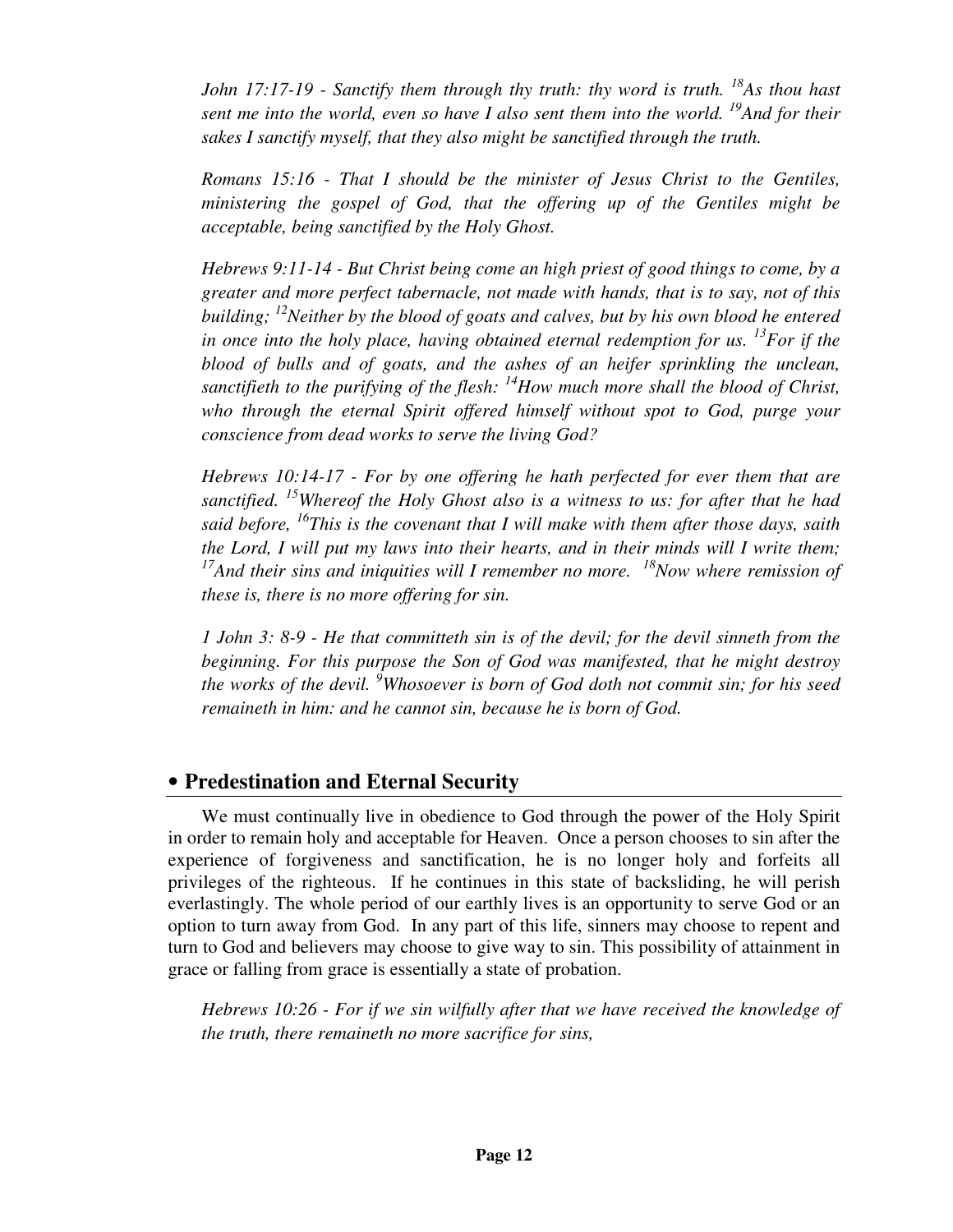*2 Peter 1:4-11 - Whereby are given unto us exceeding great and precious promises: that by these ye might be partakers of the divine nature, having escaped the corruption that is in the world through lust. <sup>5</sup> And beside this, giving all diligence, add to your faith virtue; and to virtue knowledge; <sup>6</sup> And to knowledge temperance; and to temperance patience; and to patience godliness; 7 And to godliness brotherly kindness; and to brotherly kindness charity. <sup>8</sup> For if these things be in you, and abound, they make you that ye shall neither be barren nor unfruitful in the knowledge of our Lord Jesus Christ. <sup>9</sup> But he that lacketh these things is blind, and cannot see afar off, and hath forgotten that he was purged from his old sins. <sup>10</sup>Wherefore the rather, brethren, give diligence to make your calling and election sure: for if ye do these things, ye shall never fall: <sup>11</sup>For so an entrance shall be ministered unto you abundantly into the everlasting kingdom of our Lord and Saviour Jesus Christ.* 

#### • **Heaven and Hell**

The Bible teaches that man has a two dimensional existence. One dimension is a natural body that is capable of carrying out an earthly existence. This natural body has a finite existence and will return to the dust of the earth. The second and invisible dimension of man is the soul. This soul will live forever. The eternal destination of our soul is completely determined by our faith and conduct on this earth. According to the Bible, the righteous will have an eternal existence in Heaven with God and sinners an everlasting punishment in Hell with Satan.

*Matthew 5:12 - Rejoice, and be exceeding glad: for great is your reward in heaven:* 

*Mark 9:43-46 - And if thy hand offend thee, cut it off: it is better for thee to enter into life maimed, than having two hands to go into hell, into the fire that never shall be quenched: <sup>44</sup>Where their worm dieth not, and the fire is not quenched. <sup>45</sup>And if thy foot offend thee, cut it off: it is better for thee to enter halt into life, than having two feet to be cast into hell, into the fire that never shall be quenched: <sup>46</sup>Where their worm dieth not, and the fire is not quenched.* 

*1 Corinthians 15:44 - It is sown a natural body; it is raised a spiritual body. There is a natural body, and there is a spiritual body.* 

*James 4:14 - Whereas ye know not what shall be on the morrow. For what is your life? It is even a vapour, that appeareth for a little time, and then vanisheth away.* 

*1 John 5:11-13 - And this is the record, that God hath given to us eternal life, and this life is in his Son. <sup>12</sup>He that hath the Son hath life; and he that hath not the Son of God hath not life. <sup>13</sup>These things have I written unto you that believe on the name of*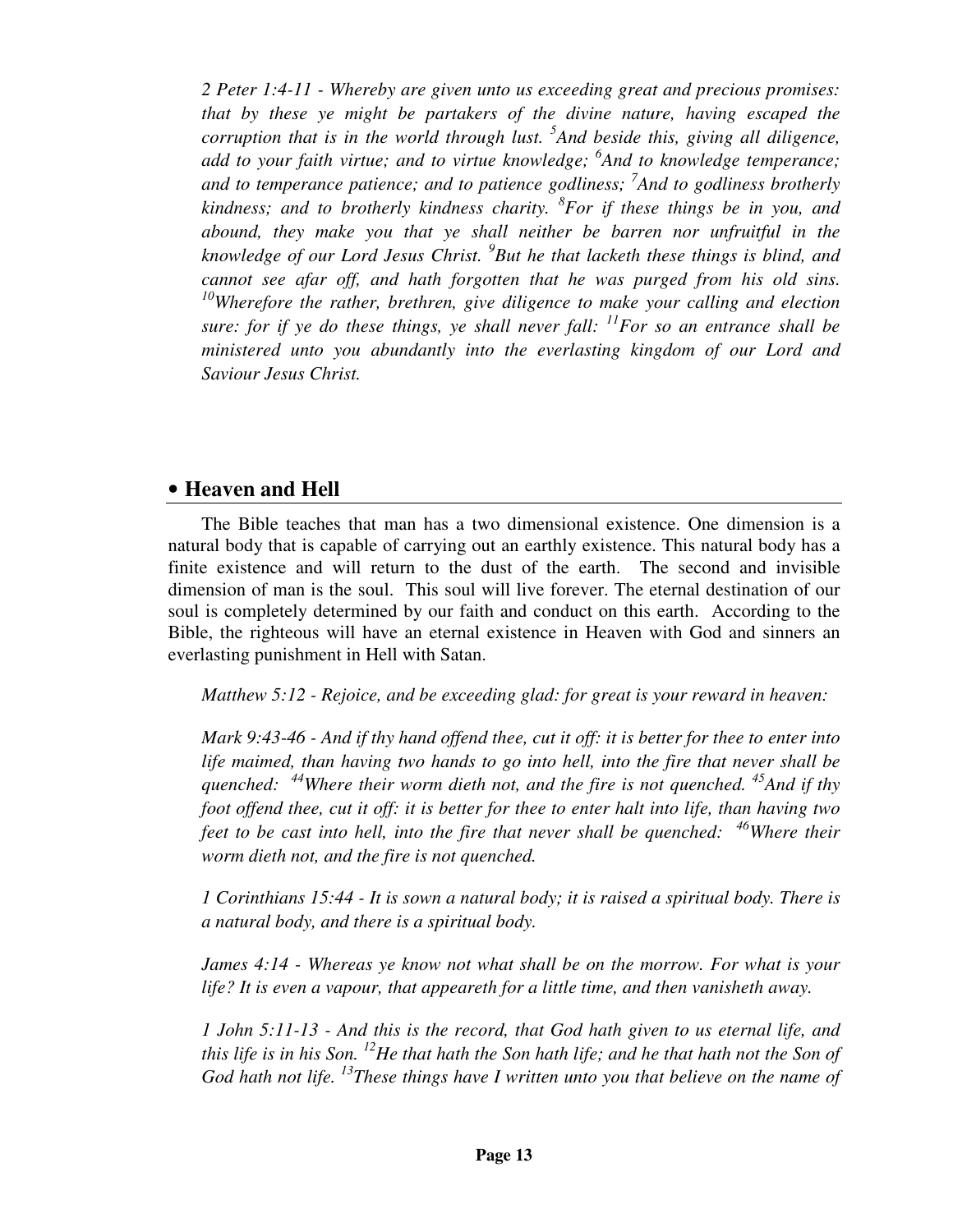*the Son of God; that ye may know that ye have eternal life, and that ye may believe on the name of the Son of God.* 

*Revelation 21:8 - But the fearful, and unbelieving, and the abominable, and murderers, and whoremongers, and sorcerers, and idolaters, and all liars, shall have their part in the lake which burneth with fire and brimstone: which is the second death.* 

### • **Christ's Return, the End of the World, and the Resurrection**

Christ's promise to return and his statement, "I will come again", was fulfilled on the Day of Pentecost when the Holy Spirit was poured out on the Apostles and those assembled with them. This spiritual second coming occurs to all who obtain the blessing of sanctification and brings an end to a person's life of committing sins. Through the Holy Spirit, the Kingdom of God is established in all who are sanctified. The spiritual second coming, or sanctification, brings an end to the world of our old life of sin and resurrects a new life of sanctification and holiness by the power of the Holy Ghost.

*Luke 17:20-21 - And when he was demanded of the Pharisees, when the kingdom of God should come, he answered them and said, The kingdom of God cometh not with observation: <sup>21</sup>Neither shall they say, Lo here! or, lo there! for, behold, the kingdom of God is within you.* 

*John 14:1-3 - Let not your heart be troubled: ye believe in God, believe also in me. 2 In my Father's house are many mansions: if it were not so, I would have told you. I go to prepare a place for you. <sup>3</sup> And if I go and prepare a place for you, I will come again, and receive you unto myself; that where I am, there ye may be also.* 

*John 14:18-20 - I will not leave you comfortless: I will come to you.* <sup>19</sup>*Yet a little while, and the world seeth me no more; but ye see me: because I live, ye shall live also. <sup>20</sup>At that day ye shall know that I am in my Father, and ye in me, and I in you.* 

*Acts 2:14-18 - But Peter, standing up with the eleven, lifted up his voice, and said unto them, Ye men of Judaea, and all ye that dwell at Jerusalem, be this known unto you, and hearken to my words: <sup>15</sup>For these are not drunken, as ye suppose, seeing it is but the third hour of the day. <sup>16</sup>But this is that which was spoken by the prophet Joel; <sup>17</sup>And it shall come to pass in the last days, saith God, I will pour out of my Spirit upon all flesh: and your sons and your daughters shall prophesy, and your young men shall see visions, and your old men shall dream dreams: <sup>18</sup>And on my servants and on my handmaidens I will pour out in those days of my Spirit; and they shall prophesy:* 

*Hebrews 9:24-28 - For Christ is not entered into the holy places made with hands, which are the figures of the true; but into heaven itself, now to appear in the*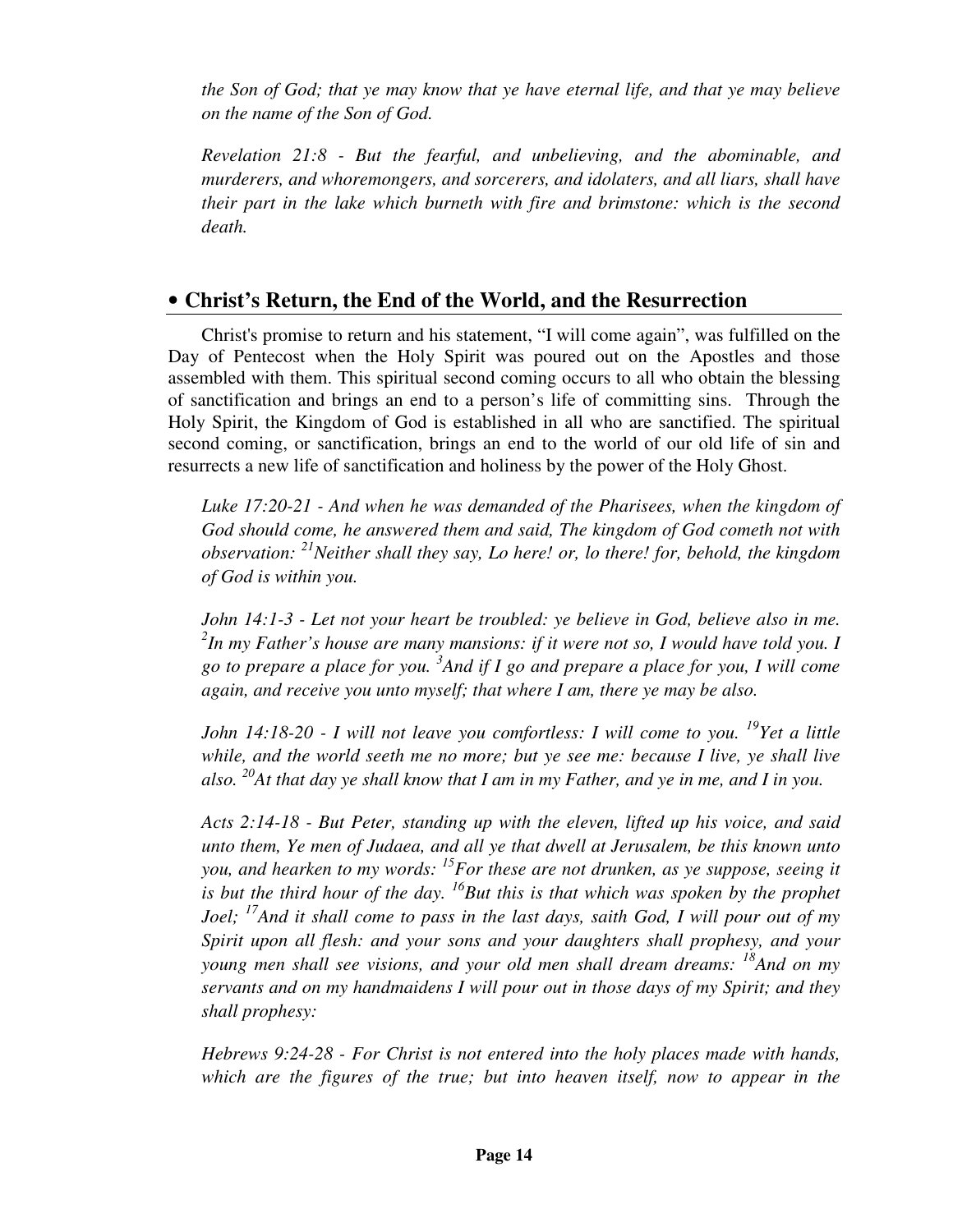*presence of God for us: <sup>25</sup>Nor yet that he should offer himself often, as the high priest entereth into the holy place every year with blood of others; <sup>26</sup>For then must he often have suffered since the foundation of the world: but now once in the end of the world hath he appeared to put away sin by the sacrifice of himself. <sup>27</sup>And as it is appointed unto men once to die, but after this the judgment: <sup>28</sup>So Christ was once offered to bear the sins of many; and unto them that look for him shall he appear the second time without sin unto salvation. (Emphasis added)* 

#### • **Baptism**

Water baptism, as taught and practiced by John the Baptist, was a temporary ritual to usher in the ministry of Jesus Christ. Christ's gospel brings in a new covenant built entirely on grace and faith. Any outward sign that substitutes the work of the Holy Spirit in the salvation experience depreciates the work of the Holy Spirit by placing our faith in works. The power of the Holy Spirit accomplishes and sustains salvation of the soul; this power is never mentioned in the Scriptures in connection with water baptism.

*John 1:31 - And I knew him not: but that he should be made manifest to Israel, therefore am I come baptizing with water.* 

*Acts 1:5 For John truly baptized with water; but ye shall be baptized with the Holy Ghost not many days hence.* 

*Ephesians 2:8-9 - For by grace are ye saved through faith; and that not of yourselves: it is the gift of God: <sup>9</sup>Not of works, lest any man should boast.* 

*Ephesians 4:5-6 - One Lord, one faith, one baptism, <sup>6</sup>One God and Father of all, who is above all, and through all, and in you all.* 

The Scripture says that those that believe and are baptized by the Holy Ghost shall be saved.

*Mark 16:16 - He that believeth and is baptized shall be saved; but he that believeth not shall be damned.* 

This baptism of the Holy Ghost, which is synonymous with sanctification, is a baptism unto the death of the carnal nature and destroys the "man of sin" which is also referred to as the "old man".

*John 1:33 - And I knew him not: but he that sent me to baptize with water, the same said unto me, Upon whom thou shalt see the Spirit descending, and remaining on him, the same is he which baptizeth with the Holy Ghost.* 

*Acts 1:5 - For John truly baptized with water; but ye shall be baptized with the Holy Ghost not many days hence.*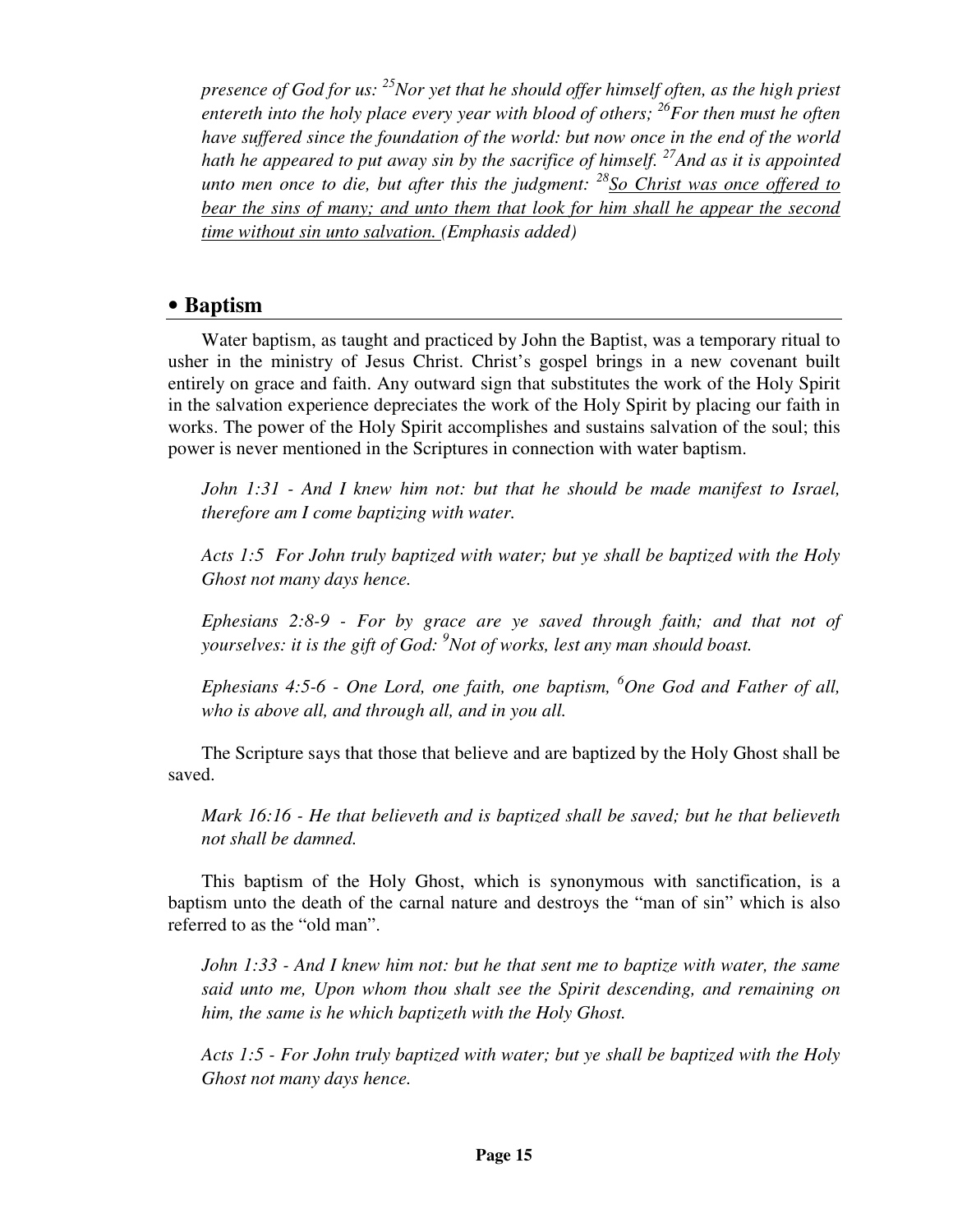*Romans 6:4 - Therefore we are buried with him by baptism into death: that like as Christ was raised up from the dead by the glory of the Father, even so we also should walk in newness of life.* 

*Titus 3:5 - Not by works of righteousness which we have done, but according to his mercy he saved us, by the washing of regeneration, and renewing of the Holy Ghost;* 

#### • **Communion**

True communion is an inner experience given by Jesus Christ to feed the spiritual soul. This is done by prayer, reading the Bible, meditation and the communion of the Holy Ghost. No physical act or ritual is necessary to establish a relationship between God and mankind.

*Matthew 26:26-30 - And as they were eating, Jesus took bread, and blessed it, and brake it, and gave it to the disciples, and said, Take, eat; this is my body. <sup>27</sup>And he took the cup, and gave thanks, and gave it to them, saying, Drink ye all of it;*  $^{28}$ *For this is my blood of the new testament, which is shed for many for the remission of sins. <sup>29</sup>But I say unto you, I will not drink henceforth of this fruit of the vine, until that day when I drink it new with you in my Father's kingdom. <sup>30</sup>And when they had sung an hymn, they went out into the mount of Olives.* 

*John 6:31-35 - Our fathers did eat manna in the desert; as it is written, He gave them bread from heaven to eat. <sup>32</sup>Then Jesus said unto them, Verily, verily, I say unto you, Moses gave you not that bread from heaven; but my Father giveth you the true bread from heaven. <sup>33</sup>For the bread of God is he which cometh down from heaven, and giveth life unto the world. <sup>34</sup>Then said they unto him, Lord, evermore give us this bread. <sup>35</sup>And Jesus said unto them, I am the bread of life: he that cometh to me shall never hunger; and he that believeth on me shall never thirst.* 

*John 6:53-58 - Then Jesus said unto them, Verily, verily, I say unto you, Except ye eat the flesh of the Son of man, and drink his blood, ye have no life in you. <sup>54</sup>Whoso eateth my flesh, and drinketh my blood, hath eternal life; and I will raise him up at the last day. <sup>55</sup>For my flesh is meat indeed, and my blood is drink indeed. <sup>56</sup>He that eateth my flesh, and drinketh my blood, dwelleth in me, and I in him. <sup>57</sup>As the living Father hath sent me, and I live by the Father: so he that eateth me, even he shall live by me. <sup>58</sup>This is that bread which came down from heaven: not as your fathers did eat manna, and are dead: he that eateth of this bread shall live for ever. (Emphasis added)* 

*1 Corinthians 10:16-17 - The cup of blessing which we bless, is it not the communion of the blood of Christ? The bread which we break, is it not the communion of the body of Christ? <sup>17</sup>For we being many are one bread, and one body: for we are all partakers of that one bread.*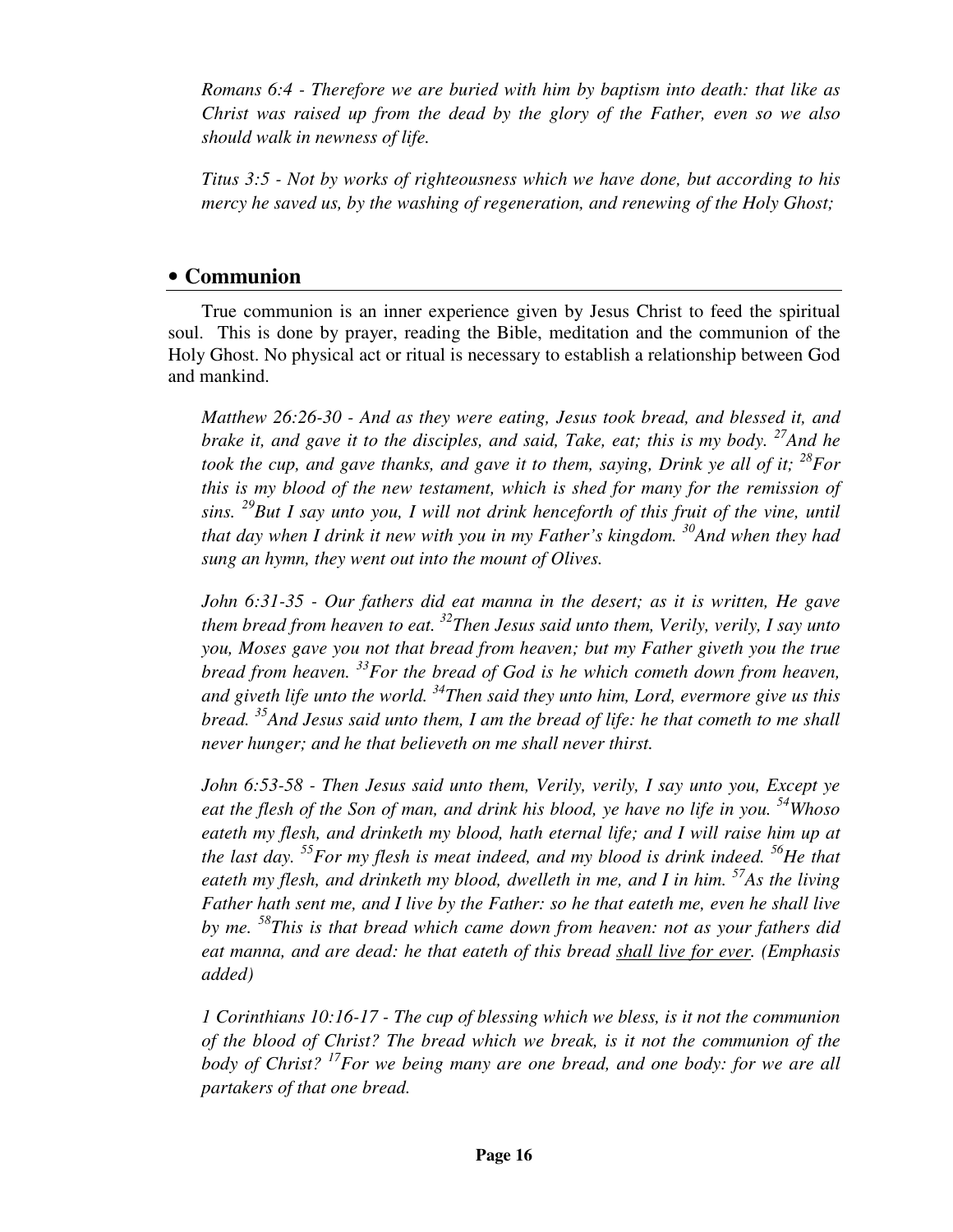*Colossians 2:20-25 - Wherefore if ye be dead with Christ from the rudiments of the world, why, as though living in the world, are ye subject to ordinances, <sup>21</sup>(Touch not; taste not; handle not; <sup>22</sup>Which all are to perish with the using;) after the commandments and doctrines of men? <sup>23</sup>Which things have indeed a shew of wisdom in will worship, and humility, and neglecting of the body; not in any honour to the satisfying of the flesh.* 

#### • **Speaking in Tongues / Glossolalia**

The speech that was given on the Day of Pentecost was a new language, one that spoke the truth and was clearly understood. On that day, every person understood the message of the Gospel in their own language or native tongue. In like manner today, believers are given a new tongue by which they speak the truth of the gospel in love with words that are easy to be understood. Glossolalia, incomprehensible speech in an imaginary language sometimes occurring in a trance state or an episode of religious ecstasy, is not a sign of the presence of the Holy Spirit.

*Acts 2:1-8 - And when the day of Pentecost was fully come, they were all with one accord in one place. <sup>2</sup> And suddenly there came a sound from heaven as of a rushing mighty wind, and it filled all the house where they were sitting. <sup>3</sup> And there appeared unto them cloven tongues like as of fire, and it sat upon each of them. <sup>4</sup> And they were all filled with the Holy Ghost, and began to speak with other tongues, as the Spirit gave them utterance. <sup>5</sup> And there were dwelling at Jerusalem Jews, devout men, out of every nation under heaven. <sup>6</sup> Now when this was noised abroad, the multitude came together, and were confounded, because that every man heard them speak in*  his own language. <sup>7</sup> And they were all amazed and marvelled, saying one to another, *Behold, are not all these which speak Galilaeans? <sup>8</sup> And how hear we every man in our own tongue, wherein we were born?* 

*1 Corinthians 14:19 - Yet in the church I had rather speak five words with my understanding, that by my voice I might teach others also, than ten thousand words in an unknown tongue.* 

#### • **Healing**

All power belongs to God and the healing of the sinful soul is of primary importance to Him. The temporal body, through normal course of life, will die, but the soul will live forever. God only intervenes and heals the temporal body when it is necessary for His plan and will to be completed in that persons' life.

*Psalm 41:4 - I said, LORD, be merciful unto me: heal my soul; for I have sinned against thee.*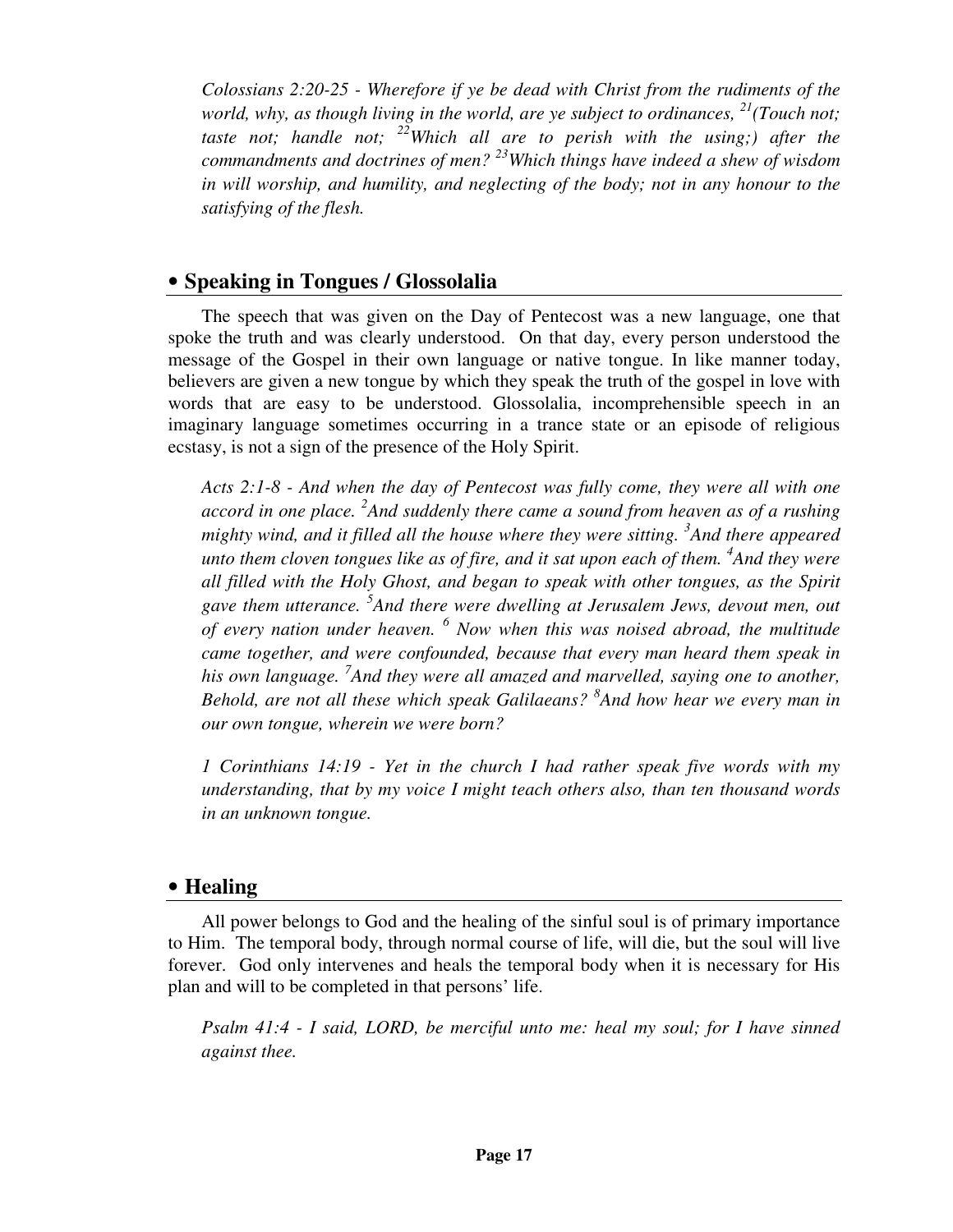*Luke 4:18-19 - The Spirit of the Lord is upon me, because he hath anointed me to preach the gospel to the poor; he hath sent me to heal the brokenhearted, to preach deliverance to the captives, and recovering of sight to the blind, to set at liberty them that are bruised, <sup>19</sup>To preach the acceptable year of the Lord.* 

*Romans 8:26-27 - Likewise the Spirit also helpeth our infirmities: for we know not what we should pray for as we ought: but the Spirit itself maketh intercession for us with groanings which cannot be uttered. <sup>27</sup>And he that searcheth the hearts knoweth what is the mind of the Spirit, because he maketh intercession for the saints according to the will of God.*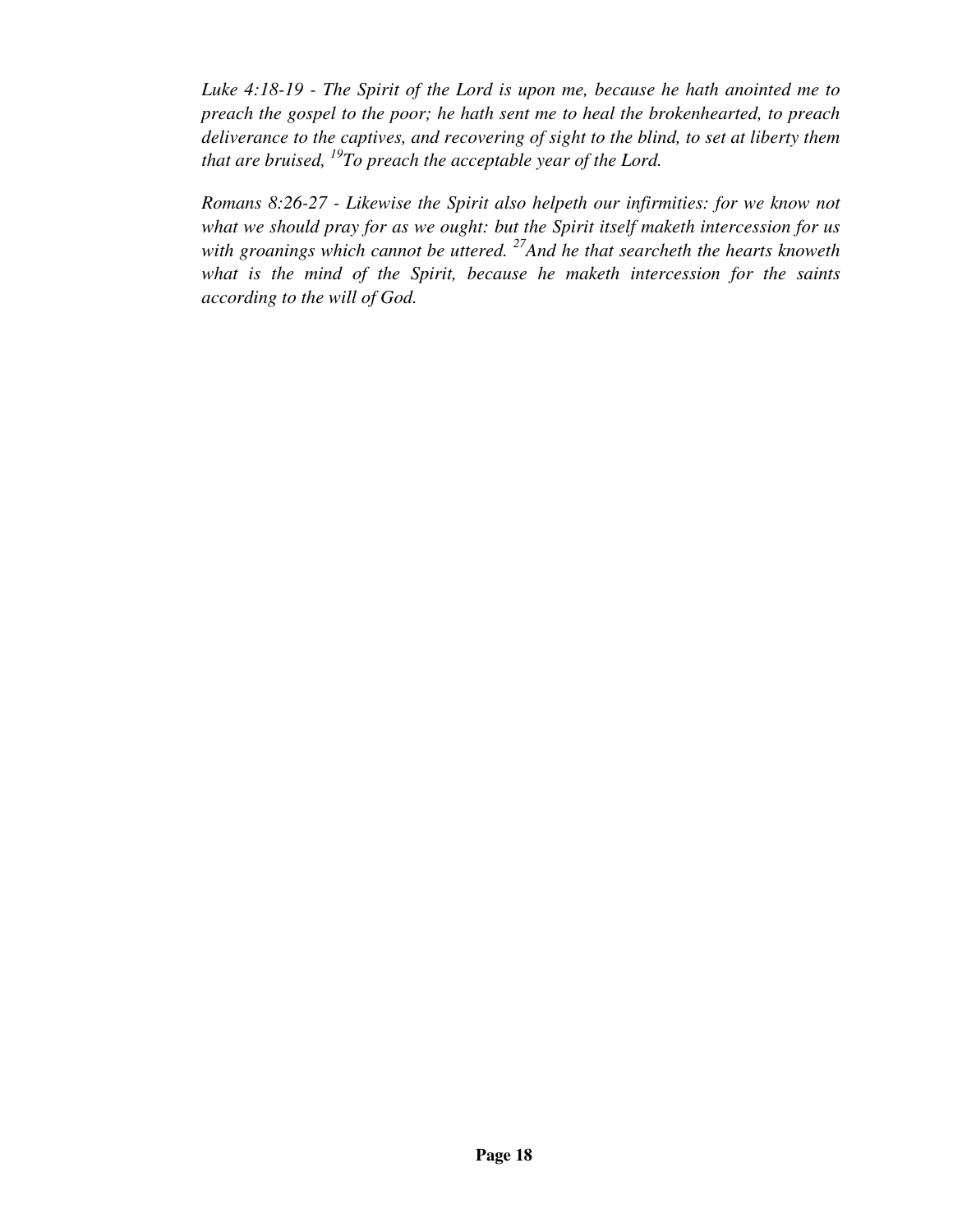## *III. Teachings of the Church*

*1 Peter 2:9 - But ye are a chosen generation, a royal priesthood, an holy nation, a peculiar people; that ye should shew forth the praises of him who hath called you out of darkness into his marvellous light:* 

Living a sanctified life before God and the world is a high calling. Christ's Sanctified Holy Church believes that the Holy Spirit will guide in all things that pertain to life and Godliness as we earnestly seek the direction of the Holy Spirit. The following represent practical principles that Christ's Sanctified Holy Church holds as fundamental for its congregants and members.

#### • **The Work of the Church**

To be fully involved in the life of the Church and in the advancement of the Kingdom of God by regularly attending church services and participating as the Holy Spirit prompts.

*Ephesians 6:18 - Praying always with all prayer and supplication in the Spirit, and watching thereunto with all perseverance and supplication for all saints;* 

*Colossians 3:16 - Let the word of Christ dwell in you richly in all wisdom; teaching and admonishing one another in psalms and hymns and spiritual songs, singing with grace in your hearts to the Lord.* 

*2 Timothy 2:15 - Study to shew thyself approved unto God, a workman that needeth not to be ashamed, rightly dividing the word of truth.* 

*Hebrews 10:24-25 - And let us consider one another to provoke unto love and to good works: <sup>25</sup>Not forsaking the assembling of ourselves together, as the manner of some is; but exhorting one another: and so much the more, as ye see the day approaching.* 

To cultivate their God given gifts and find their place in the work of the Lord. To be workers together in promoting the gospel.

*Ephesians 4:7,11-13 - But unto every one of us is given grace according to the measure of the gift of Christ.<sup>11</sup>And he gave some, apostles; and some, prophets; and some, evangelists; and some, pastors and teachers; <sup>12</sup>For the perfecting of the saints, for the work of the ministry, for the edifying of the body of Christ: <sup>13</sup>Till we all come in the unity of the faith, and of the knowledge of the Son of God, unto a perfect man, unto the measure of the stature of the fulness of Christ:*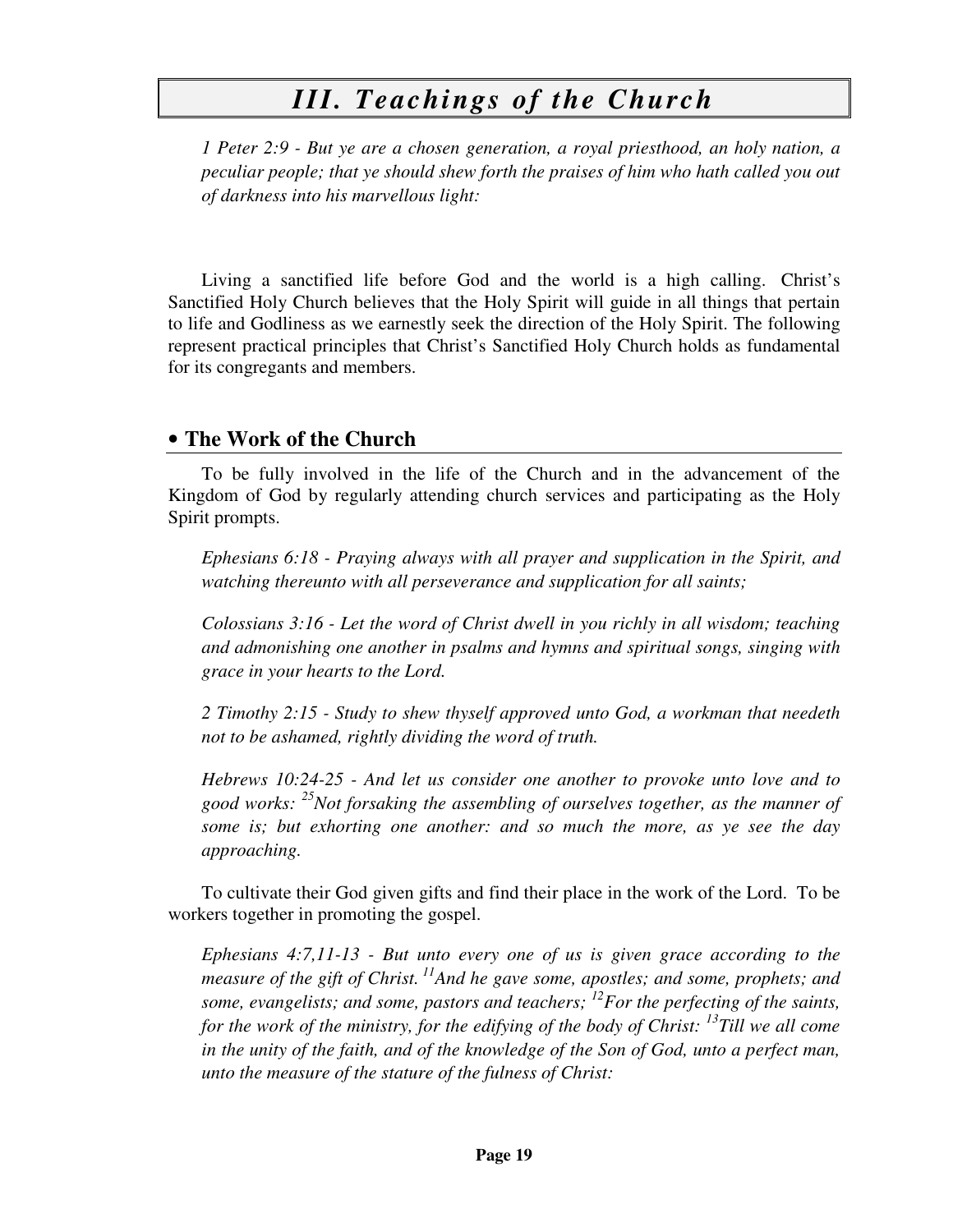### • **Unity and Fellowship**

To promote the mutual edification of fellow brothers and sisters by living according to the standards of Godliness, by demonstrating meekness and a Godly love toward one another, by encouraging and praying for one another, and by being courteous toward one another. To promote unity in Christ's Sanctified Holy Church, both in the individual congregations and church-wide.

*Psalm 133:1 - Behold, how good and how pleasant it is for brethren to dwell together in unity!* 

*Proverbs 6:16-19 - These six things doth the LORD hate: yea, seven are an abomination unto him: <sup>17</sup>A proud look, a lying tongue, and hands that shed innocent blood, <sup>18</sup>An heart that deviseth wicked imaginations, feet that be swift in running to mischief, <sup>19</sup>A false witness that speaketh lies, and he that soweth discord among brethren.* 

*Zechariah 8:16-17 - These are the things that ye shall do; Speak ye every man the truth to his neighbour; execute the judgment of truth and peace in your gates: <sup>17</sup>And let none of you imagine evil in your hearts against his neighbour; and love no false oath: for all these are things that I hate, saith the LORD.* 

*John 13:35 - By this shall all men know that ye are my disciples, if ye have love one to another.* 

*Romans 15:1-2 - We then that are strong ought to bear the infirmities of the weak, and not to please ourselves.<sup>2</sup>Let every one of us please his neighbour for his good to edification.* 

*1 Corinthians 12:12-13 - For as the body is one, and hath many members, and all the members of that one body, being many, are one body: so also is Christ. <sup>13</sup>For by one Spirit are we all baptized into one body, whether we be Jews or Gentiles, whether we be bond or free; and have been all made to drink into one Spirit.* 

*Ephesians 4:31-32 - Let all bitterness, and wrath, and anger, and clamour, and evil speaking, be put away from you, with all malice: <sup>32</sup>And be ye kind one to another, tenderhearted, forgiving one another, even as God for Christ's sake hath forgiven you.* 

*Colossians 3:12-15 - Put on therefore, as the elect of God, holy and beloved, bowels of mercies, kindness, humbleness of mind, meekness, longsuffering; <sup>13</sup>Forbearing one another, and forgiving one another, if any man have a quarrel against any: even as Christ forgave you, so also do ye. <sup>14</sup>And above all these things put on charity, which is the bond of perfectness. <sup>15</sup>And let the peace of God rule in your hearts, to the which also ye are called in one body; and be ye thankful.*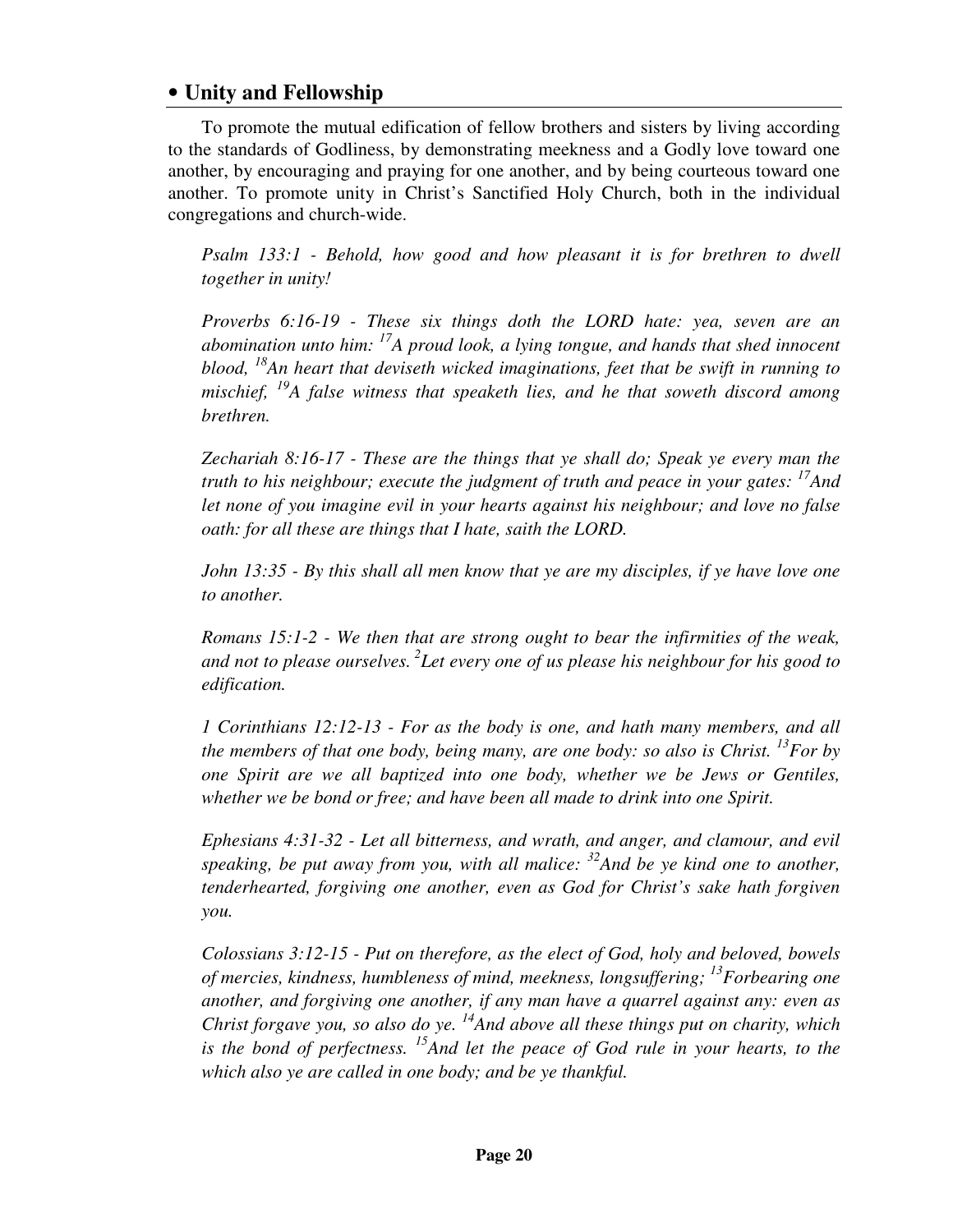*1 Thessalonians 5:11-15 - Wherefore comfort yourselves together, and edify one another, even as also ye do. <sup>12</sup>And we beseech you, brethren, to know them which labour among you, and are over you in the Lord, and admonish you; <sup>13</sup>And to esteem them very highly in love for their work's sake. And be at peace among yourselves. <sup>14</sup>Now we exhort you, brethren, warn them that are unruly, comfort the feebleminded, support the weak, be patient toward all men. <sup>15</sup>See that none render evil for evil unto any man; but ever follow that which is good, both among yourselves, and to all men.* 

#### • **Daily Life**

To carefully utilize our time and material resources in activities that contribute positively to our spiritual and physical welfare and that will exemplify a God-ordained life. To avoid inordinate preoccupation with pleasures and possessions; to avoid unbecoming behavior and speech; to avoid any attraction that lessens the affection for the things of God. To avoid any diversion that would lead to our conscience being desensitized to the teachings of the Bible and to the will of God. To be conscious of the example that we set in front of our children, our brothers and sisters, and to those over whom we have any opportunity to influence.

*Daniel 1:8 - But Daniel purposed in his heart that he would not defile himself with the portion of the king's meat, nor with the wine which he drank: therefore he requested of the prince of the eunuchs that he might not defile himself.* 

*Isaiah 26:3 - Thou wilt keep him in perfect peace, whose mind is stayed on thee: because he trusteth in thee.* 

*2 Corinthians 10:5 - Casting down imaginations, and every high thing that exalteth itself against the knowledge of God, and bringing into captivity every thought to the obedience of Christ;* 

*Ephesians 5:15-16 - See then that ye walk circumspectly, not as fools, but as wise, <sup>16</sup>Redeeming the time, because the days are evil.* 

*Philippians 4:8-9 - Finally, brethren, whatsoever things are true, whatsoever things are honest, whatsoever things are just, whatsoever things are pure, whatsoever things are lovely, whatsoever things are of good report; if there be any virtue, and if there be any praise, think on these things. <sup>9</sup> Those things, which ye have both learned, and received, and heard, and seen in me, do: and the God of peace shall be with you.* 

*1 Thessalonians 5:22 - Abstain from all appearance of evil.* 

*1 Peter 5:8 - Be sober, be vigilant; because your adversary the devil, as a roaring lion, walketh about, seeking whom he may devour:*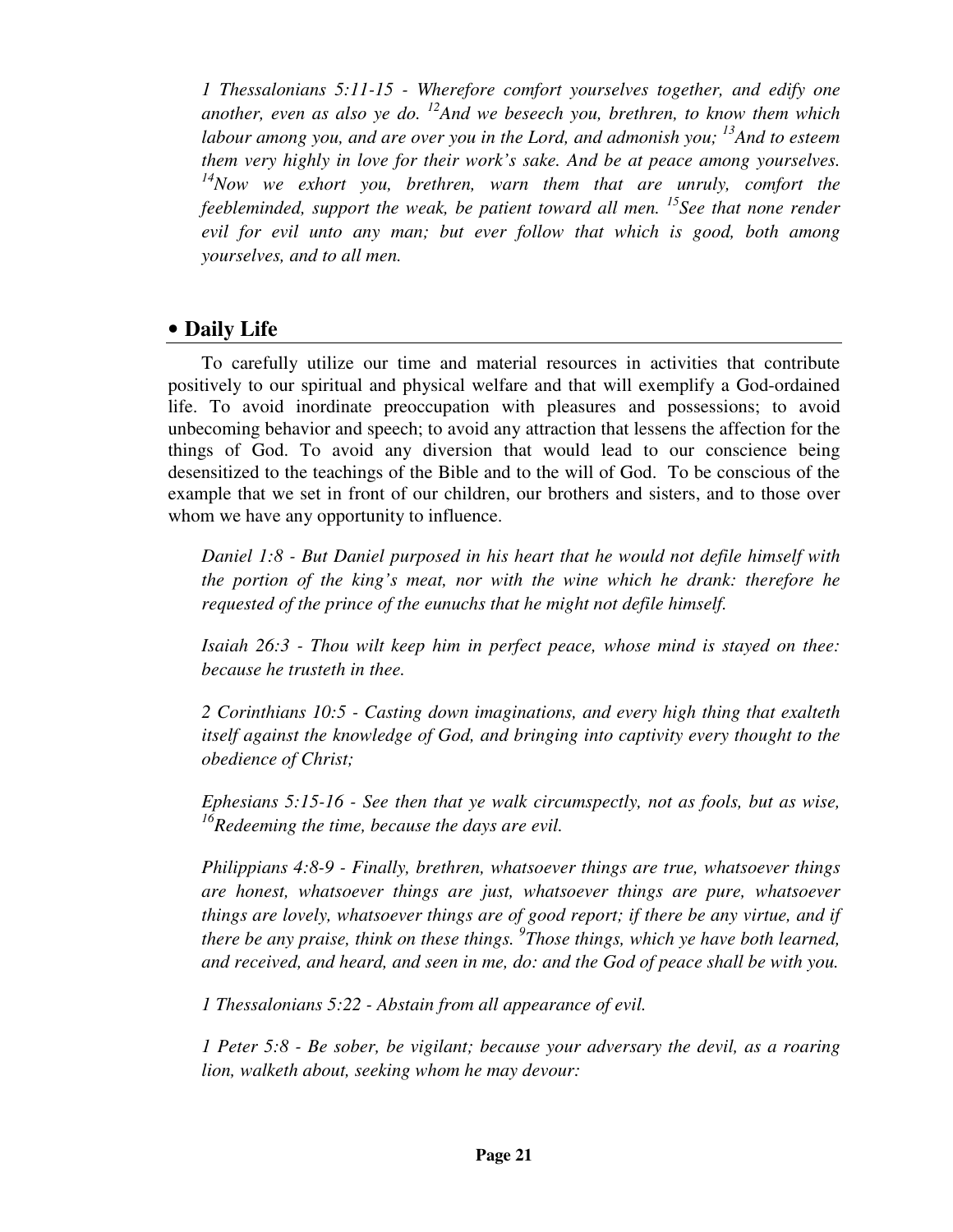To live honestly, live peacefully, and be faithful in all our obligations to our brothers and sisters, to our neighbors, to our community, and to all others so that we will not weaken our spiritual walk, compromise our testimony, or bring dishonor to ourselves, the fellowship, and to God.

*Romans 12:17 - Recompense to no man evil for evil. Provide things honest in the sight of all men.* 

*Ephesians 4:1 – I therefore, the prisoner of the Lord, beseech you that ye walk worthy of the vocation wherewith ye are called,* 

*2 Corinthians 6:1,3 - We then, as workers together with him, beseech you also that ye receive not the grace of God in vain.<sup>3</sup>Giving no offence in any thing, that the ministry be not blamed:* 

To avoid using or trading in substances that are harmful to the body and mind, such as tobacco products, alcohol, or recreational drugs.

*Proverbs 20:1 - Wine is a mocker, strong drink is raging: and whosoever is deceived thereby is not wise.* 

*1 Corinthians 6:19 - What? know ye not that your body is the temple of the Holy Ghost which is in you, which ye have of God, and ye are not your own?* 

*2 Peter 2:20 - For if after they have escaped the pollutions of the world through the knowledge of the Lord and Saviour Jesus Christ, they are again entangled therein, and overcome, the latter end is worse with them than the beginning.* 

#### • **Dress**

To dress with simplicity and modesty. To convey Godliness and give clear testimony to a sanctified life in outward appearance by avoiding excessive adornment and the hazards of indecency. Christ's Sanctified Holy Church has always held the tradition of not wearing jewelry (rings (including wedding rings), necklaces, earrings, bracelets, breast pins, watch chains, etc). We believe that inward holiness will produce outward holiness that is manifested not only in our daily life but also in our appearance. We should earnestly seek the help of the Holy Spirit in cultivating sensitivity in our manner of dress.

*Philippians 4:5 - Let your moderation be known unto all men. The Lord is at hand.* 

*1 Timothy 2:9-10 - In like manner also, that women adorn themselves in modest apparel, with shamefacedness and sobriety; not with broided hair, or gold, or pearls, or costly array; <sup>10</sup>But (which becometh women professing godliness) with good works.*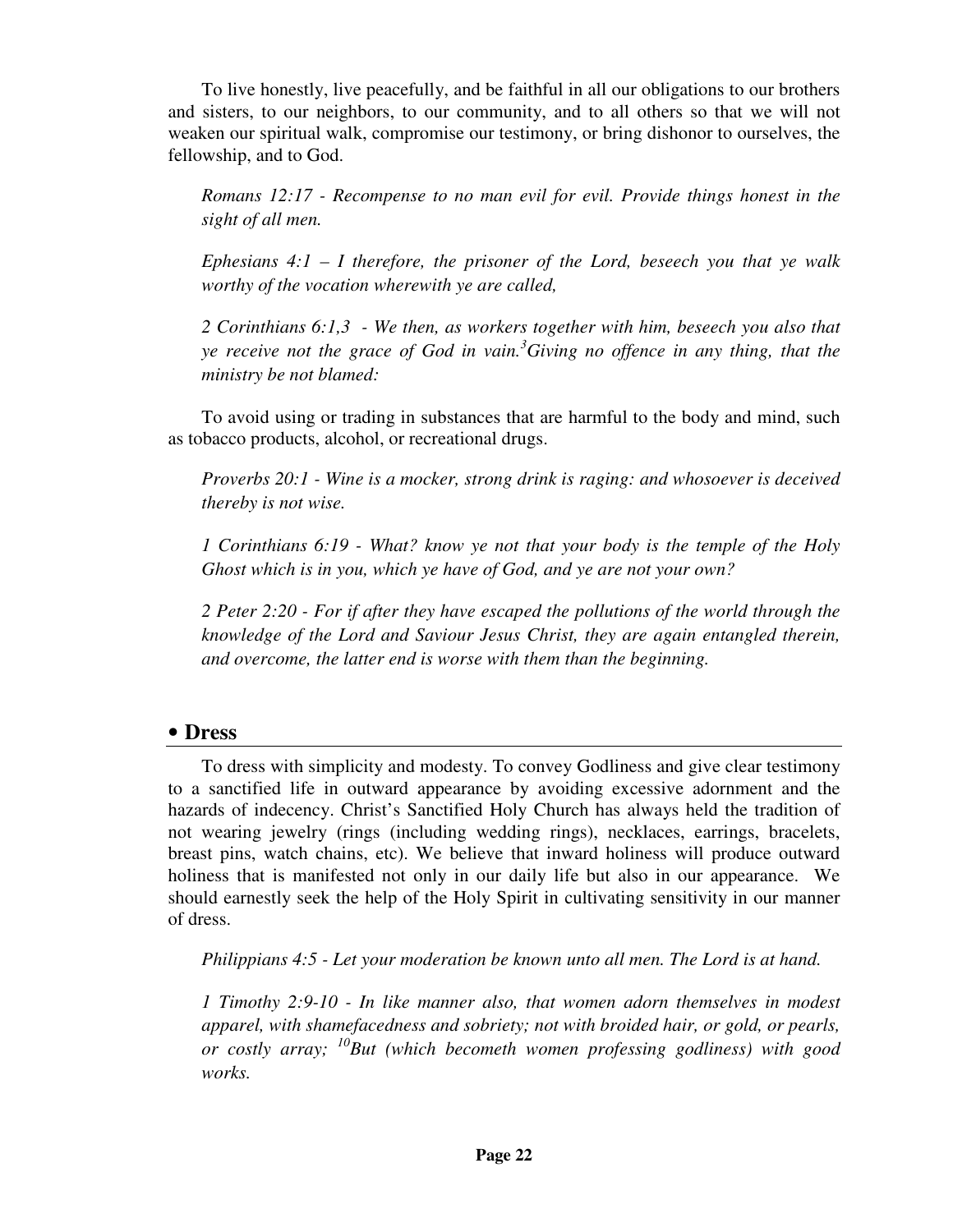*1 Peter 3:3-4 - Whose adorning let it not be that outward adorning of plaiting the hair, and of wearing of gold, or of putting on of apparel; <sup>4</sup> But let it be the hidden man of the heart, in that which is not corruptible, even the ornament of a meek and quiet spirit, which is in the sight of God of great price.* 

### • **Concerning War**

It is the belief of Christ's Sanctified Holy Church that all controversies and difficulties between nations should be settled by counsel and arbitration and therefore, we should not take part in war.

*Romans 12:18 - If it be possible, as much as lieth in you, live peaceably with all men.* 

### • **Marriage**

While we celebrate and value those brothers and sisters who choose to remain single throughout their life, we recognize that God, in his infinite wisdom from the very beginning, ordained the relationship of a man and a woman in the context of a sacred marriage. The entire structure of the family, and consequently society at large, rests upon the foundation of the observance of the marriage bond. The marriage bond is to supersede all human bonds, to be founded upon love, to be understood as a commitment to love each other and as a commitment to God, and to remain unbroken. Man, in his fragility, sometimes fails to achieve this lofty estate, but God in his mercy does not exclude such from salvation.

Holy matrimony is the act of uniting two persons, male and female, in wedlock, according to the laws of God, if they are equal. This bond, as established by the Holy Scriptures, is an honorable estate among men and right in the sight of God.

*Genesis 2:24 - Therefore shall a man leave his father and his mother, and shall cleave unto his wife: and they shall be one flesh.* 

*Matthew 19:4-6 - And he answered and said unto them, Have ye not read, that he which made them at the beginning made them male and female, <sup>5</sup> And said, For this cause shall a man leave father and mother, and shall cleave to his wife: and they twain shall be one flesh? <sup>6</sup>Wherefore they are no more twain, but one flesh. What therefore God hath joined together, let not man put asunder.* 

We admonish all people who are considering marriage to earnestly seek the will of the Lord for their lives. God should lead in the uniting of hearts which is accomplished by faith, love, and the divine power of God.

*Psalm 37:23 - The steps of a good man are ordered by the LORD: and he delighteth in his way.*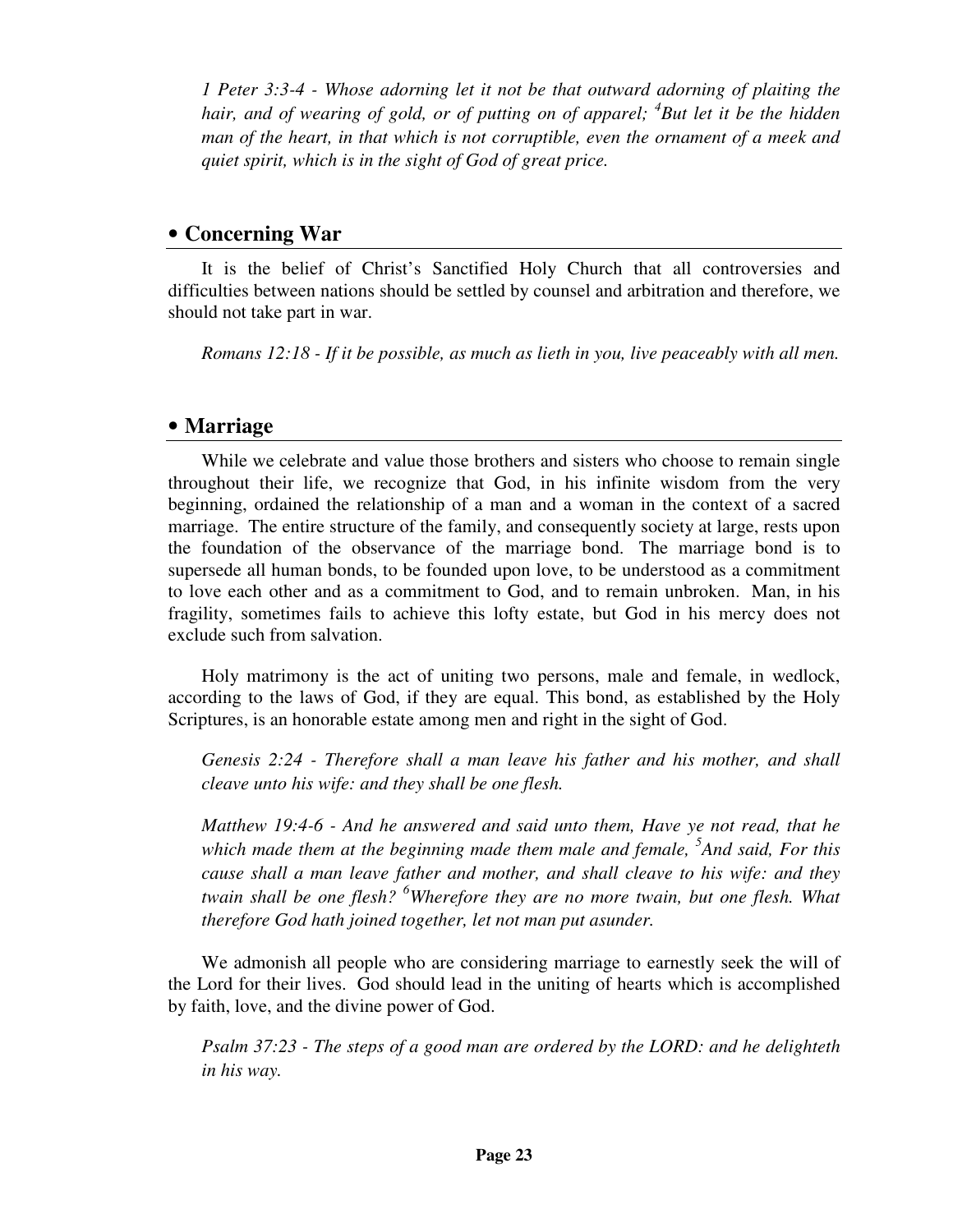*Jeremiah 10:23 - O LORD, I know that the way of man is not in himself: it is not in man that walketh to direct his steps.* 

*Jeremiah 29:11-13 - For I know the thoughts that I think toward you, saith the LORD, thoughts of peace, and not of evil, to give you an expected end.* <sup>12</sup>*Then shall ye call upon me, and ye shall go and pray unto me, and I will hearken unto you. <sup>13</sup>And ye shall seek me, and find me, when ye shall search for me with all your heart.* 

*Matthew 6:33 - But seek ye first the kingdom of God, and his righteousness; and all these things shall be added unto you.* 

*2 Corinthians 6:14 - Be ye not unequally yoked together with unbelievers: for what fellowship hath righteousness with unrighteousness? and what communion hath light with darkness?* 

We believe that those considering marriage should first be reconciled to God through sanctification. Consequently, ordained ministers in Christ's Sanctified Holy Church will only officiate a wedding ceremony between a sanctified man and sanctified woman. Additionally, the Church's ordained ministers will not officiate a wedding ceremony where rings are exchanged.

Although we believe that God works in the uniting, the decrees of the state provide the legal basis and licensing laws on which to recognize a marriage. Until a legal ceremony according to the laws of the state has taken place, a marriage is not recognized.

*2 Corinthians 8:21 - Providing for honest things, not only in the sight of the Lord, but also in the sight of men.* 

*Titus 3:1 - Put them in mind to be subject to principalities and powers, to obey magistrates, to be ready to every good work,* 

God's plan is for marriage to last a lifetime. Divorce should only be a last resort after every possible effort for reconciliation has failed. We do not claim to have all the answers concerning divorce and remarriage, but we want to counsel individuals to seek the will of God for their lives.

*Matthew 5:31-32 - It hath been said, Whosoever shall put away his wife, let him give her a writing of divorcement: <sup>32</sup>But I say unto you, That whosoever shall put away his wife, saving for the cause of fornication, causeth her to commit adultery: and whosoever shall marry her that is divorced committeth adultery.* 

*Matthew 19:9 - And I say unto you, Whosoever shall put away his wife, except it be for fornication, and shall marry another, committeth adultery: and whoso marrieth her which is put away doth commit adultery.*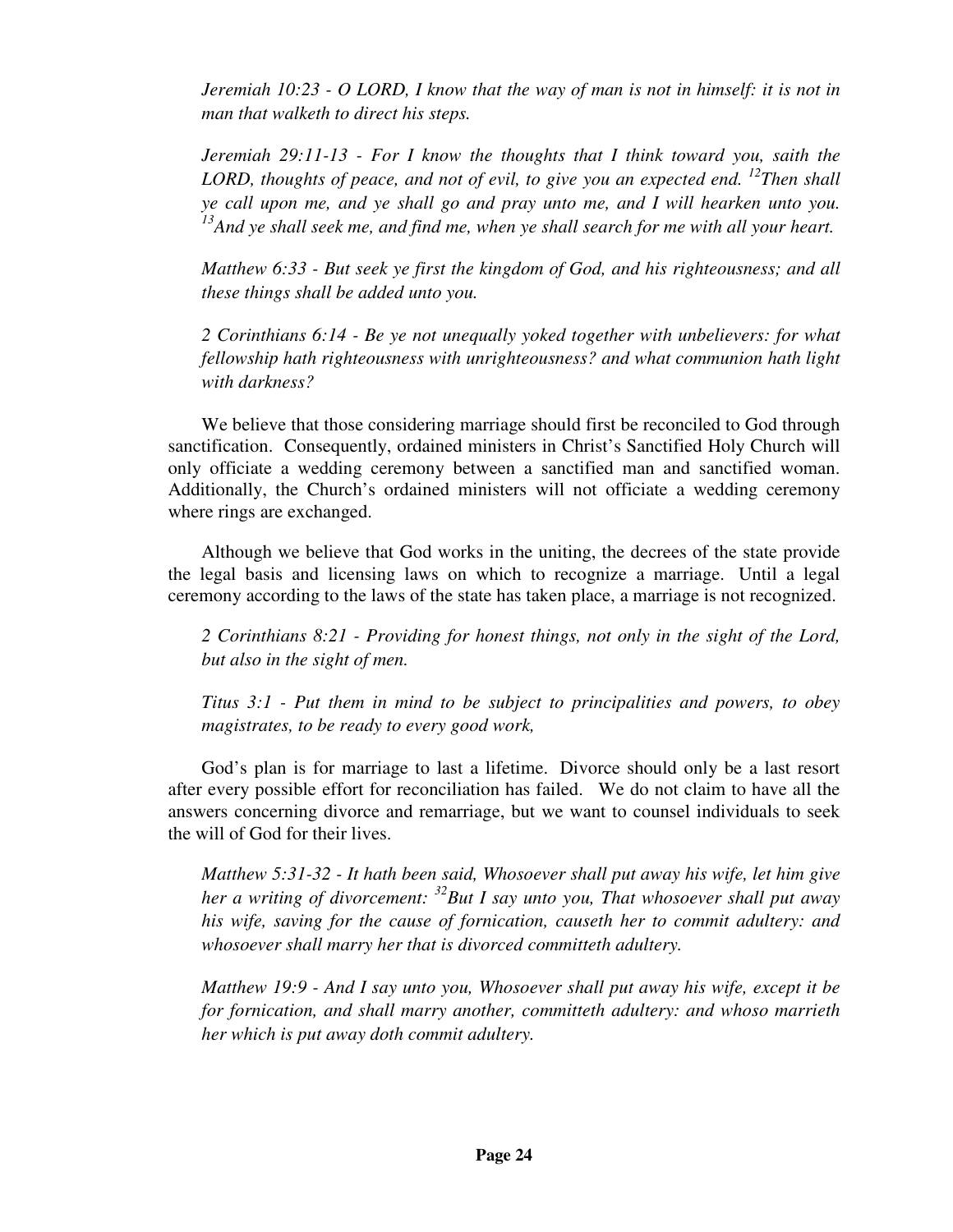## *IV. Organization*

Christ's Sanctified Holy Church is an association of affiliated congregations established on the principle that salvation is accomplished by two separate works of the grace of God through faith in Jesus Christ, the Son of God. The first work of grace is forgiveness of the sins that we have committed. The second work is the baptism of the Holy Ghost, or sanctification, which is the indwelling of the Holy Spirit, eradicating the nature of sin.

The Christ's Sanctified Holy Church Corporation, as set forth in the original Petition for Charter dated February 11, 1932 and filed in the Superior Court of Chatham County Georgia, is distinguished from recognized separate corporate church entities and associations, known as affiliated congregations, who display the identical name both within and without the State of Georgia. The Corporation does not have a congregational form of internal government, but that of a non-congregational trusteeship whereby the Corporation draws from the various affiliated congregations of like religious faith. Under prescribed religious qualifications, these affiliated congregations gain recognition from Board No. 1 entitling them to representation within the Church's governing boards and to the use of its facilities.

#### • **Board No.1**

The spiritual and temporal affairs of Christ's Sanctified Holy Church are controlled and administered by a board of trustees designated as Board No. 1 in conjunction with its auxiliary boards which are designated as the Board of Extension and the General Conference. The scope of authority and responsibility for Board No. 1 is set by the Bylaws of the Church Corporation.

Board No.1 has existed continuously since the founding of Christ's Sanctified Holy Church. It consists of between nine and nineteen members who serve for life except they resign or are removed for cause. It has the duty, authority, and responsibility to regulate, build up, and assist the Church. It also has the sole ordaining authority for ministers, deacons, and deaconesses of the Church.

#### • **Deacon / Deaconess**

Deacons and deaconesses are ordained from the membership of Board No.1 to assume the primary responsibility for all the spiritual and temporal affairs of Christ's Sanctified Holy Church. The most senior deacon or deaconess serves as chairman of Board No.1. The duties and responsibilities of these individuals are set by the Bylaws of the Church Corporation. See Forms – Deacons / Deaconesses.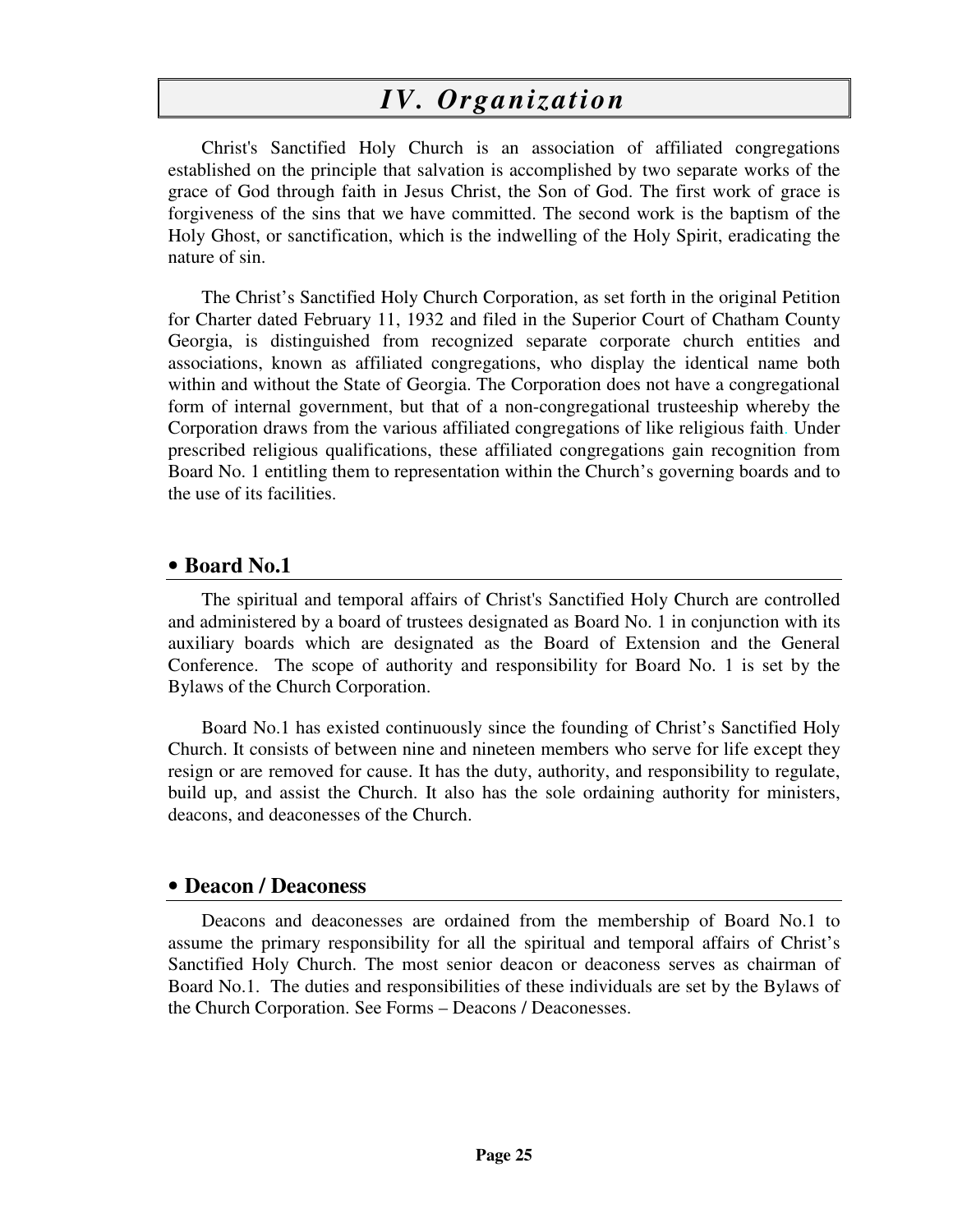#### • **Board of Extension**

The Board of Extension is subservient to Board No. 1 and was created in 1938 to manage the physical facilities and the financial affairs of the Church Corporation. It consists of between seven and sixteen members who serve for life except they resign or are removed for cause. The Board of Extension elects its own officers from within its membership. The scope of authority and responsibility for the Board of Extension is set by the Bylaws of the Church Corporation.

### • **General Conference**

The General Conference is subservient to Board No. 1 and was created in 1950. Its members are elected by the affiliated congregations and serve for a four year term. The General Conference elects its own officers from within its membership. The scope of authority and responsibility for the General Conference is set by the Bylaws of the Church Corporation.

### • **Ordained Ministers**

Although Christ's Sanctified Holy Church strongly teaches that all believers are called to minister, the Church does ordain ministers to further empower those ordained to undertake the work of the church. There shall be no salary provided for ordained ministers of Christ's Sanctified Holy Church. There is no difference made in gender as to ordained ministers. The duties and responsibilities of the ordained ministers are defined in the Bylaws of the Church Corporation. See Forms – Ordained Ministers

#### • **General Headquarters**

In 1938, general headquarters for Christ's Sanctified Holy Church were established on land six miles north of Perry, Georgia on U.S. Route 41. This site includes administrative offices of the Church Corporation, facilities for an annual camp meeting, a critical care nursing home facility, a year-round retirement community for the Church's congregants and members, and a Church cemetery.

The Church meets here for an annual camp meeting where everyone is welcome. During this week of camp meeting, the Church endeavors to strengthen and encourage its congregants and members in every possible way, increasing unity, love and fellowship and advancing our Redeemer's Kingdom on earth. Church business, such as electing officers, ordaining ministers, and filling vacancies is also attended to during this week.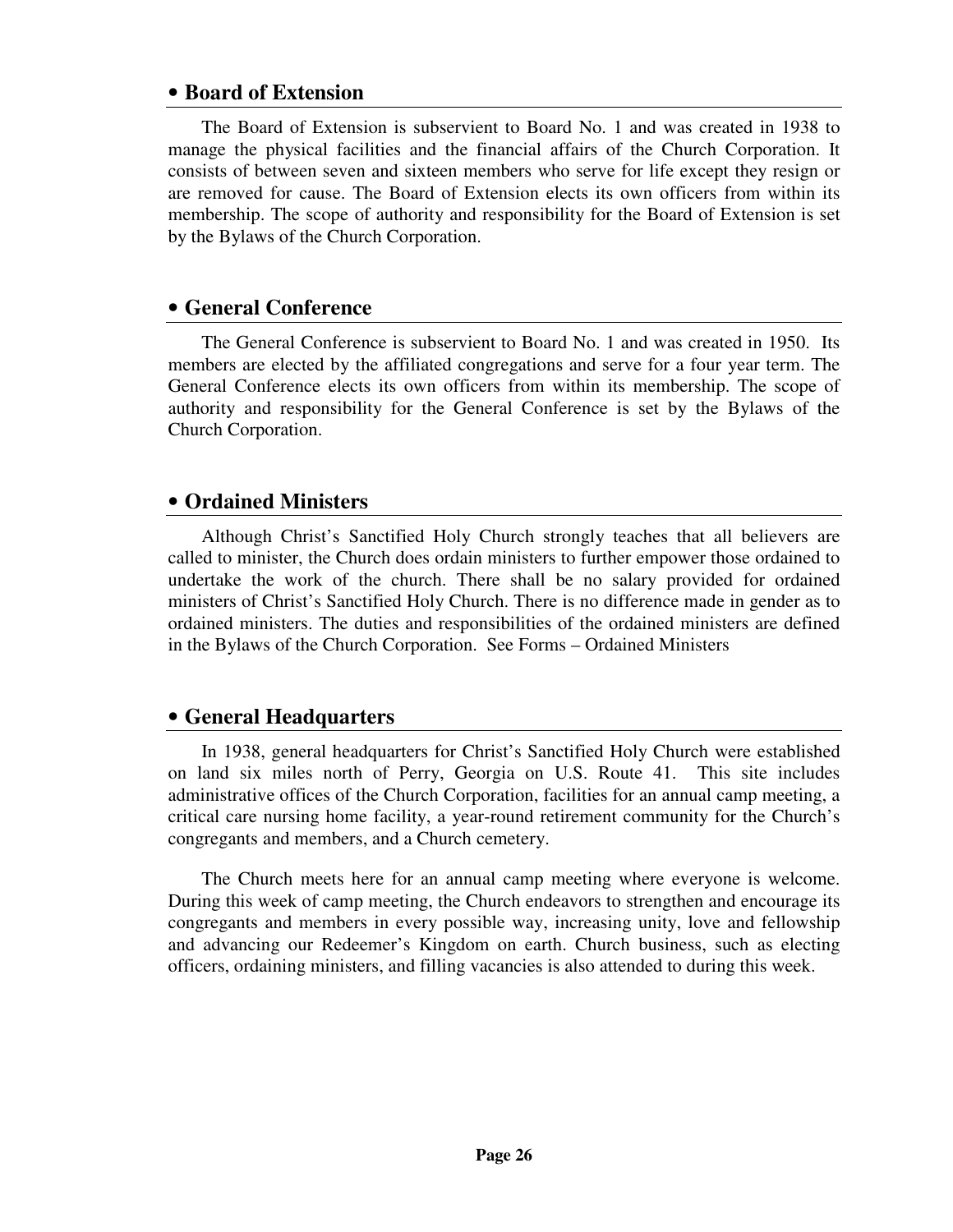## *V. Membership*

Christ's Sanctified Holy Church has always placed a much higher emphasis on becoming and remaining sanctified and as a result, a subject of Christ's Kingdom than on church membership. We acknowledge that the Holy Spirit binds together all sanctified people in a spiritual union as we benefit from fellowship in our congregations. However, in order to carry out the organizational responsibilities of each affiliated congregation and those of the parent Church, we encourage those of our fellowship to make a membership declaration.

Membership in Christ's Sanctified Holy Church is a privilege and requires a willingness to assume responsibility for both service in and support of the Church as the Holy Spirit leads. A membership declaration in Christ's Sanctified Holy Church is an acknowledgement of a personal commitment to the spiritual and corporate activities of the Church and a commitment to support and willingly be governed by *The Doctrines and Discipline of Christ's Sanctified Holy Church*.

Membership is administered by the affiliated congregations in conjunction with ordained ministers of the Church. Membership is extended to those individuals who testify to the experience of receiving the blessings of forgiveness of sins and sanctification, manifest a holy life true to God, and live faithfully to the doctrines and teachings of Christ's Sanctified Holy Church contained in *The Doctrines and Discipline of Christ's Sanctified Holy Church*. (*See section II. Articles of Faith and section III. Teachings of the Church)*.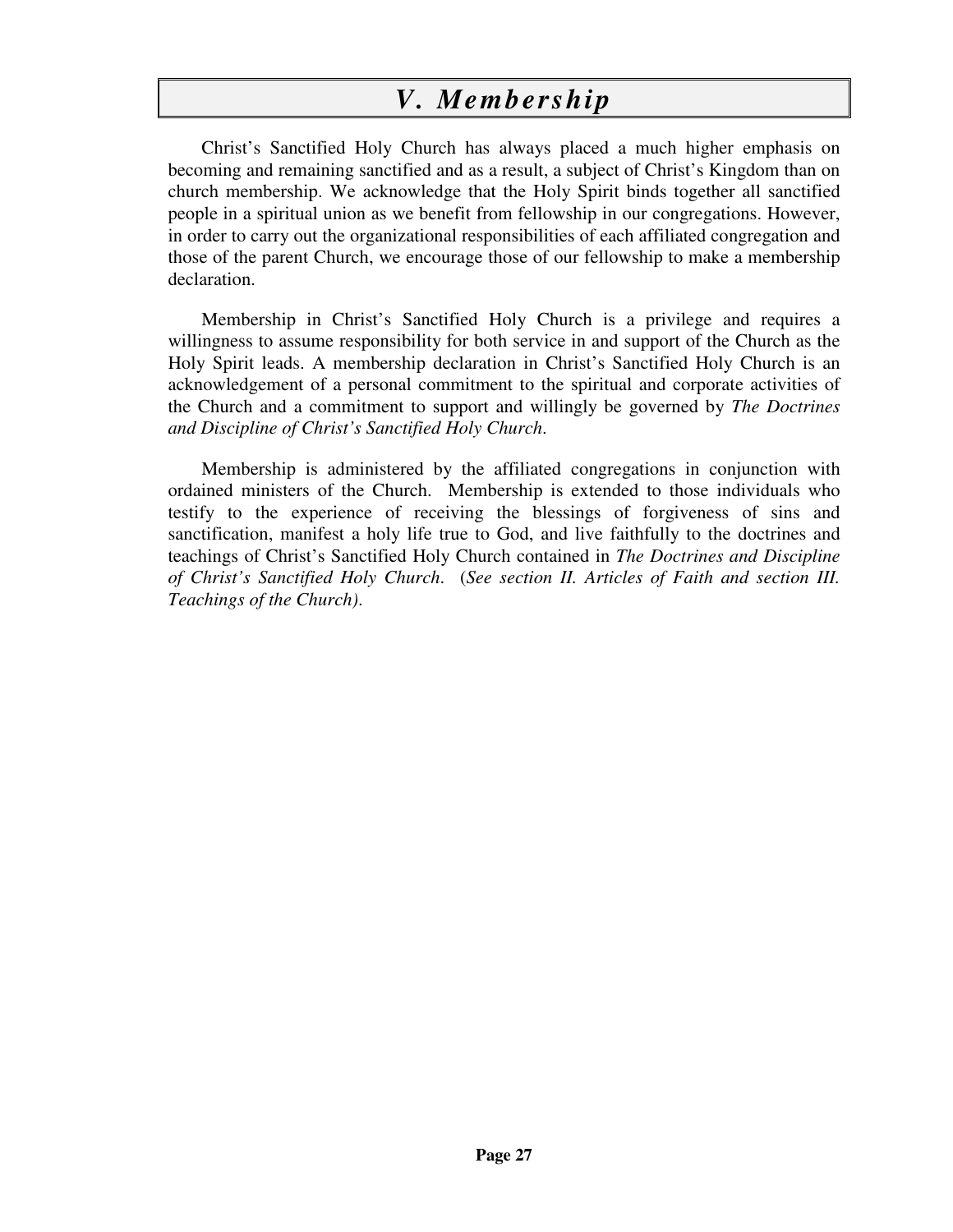### • **Receiving Members**

Form for receiving persons into the Church.

Upon the day appointed, all that are to be received shall be called forward and the ordained minister of Christ's Sanctified Holy Church, addressing the congregation, shall say: As judgment is to commence at the House of God, and you come seeking admission into membership into Christ's Sanctified Holy Church; we propose to question you in regard to your faith and practice:

> Are you a sanctified holy person cleansed from all inbred sin by a divine faith in the blood of our Lord Jesus Christ?

> > *Answer - I am.*

Have you been baptized into Jesus Christ by the Holy Ghost, freely given of God?

*Answer - I have.* 

Do you have the abiding presence of God witnessing with your spirit, telling you that you are no longer a servant, but a child of God, adopted into His family, making you a joint heir with His only begotten son, Jesus Christ?

*Answer - I do.* 

Do you believe in the doctrines of the Holy Scriptures as set forth in *The Doctrines and Discipline of Christ's Sanctified Holy Church*?

*Answer - I do.* 

Will you cheerfully be governed by the rules of Christ's Sanctified Holy Church, and endeavor as much as lieth in your power to promote the welfare of your brothers and sisters and advance every interest of the Redeemer's Kingdom in this world?

#### *Answer - I will.*

Having given satisfactory answers to these questions, I receive you into Christ's Sanctified Holy Church as a member. So long as you remain a holy person, know there is no other way, continue to teach the doctrines of this Church, and be of the same mind you will remain a member. Membership will not be extended to any person who wears jewelry.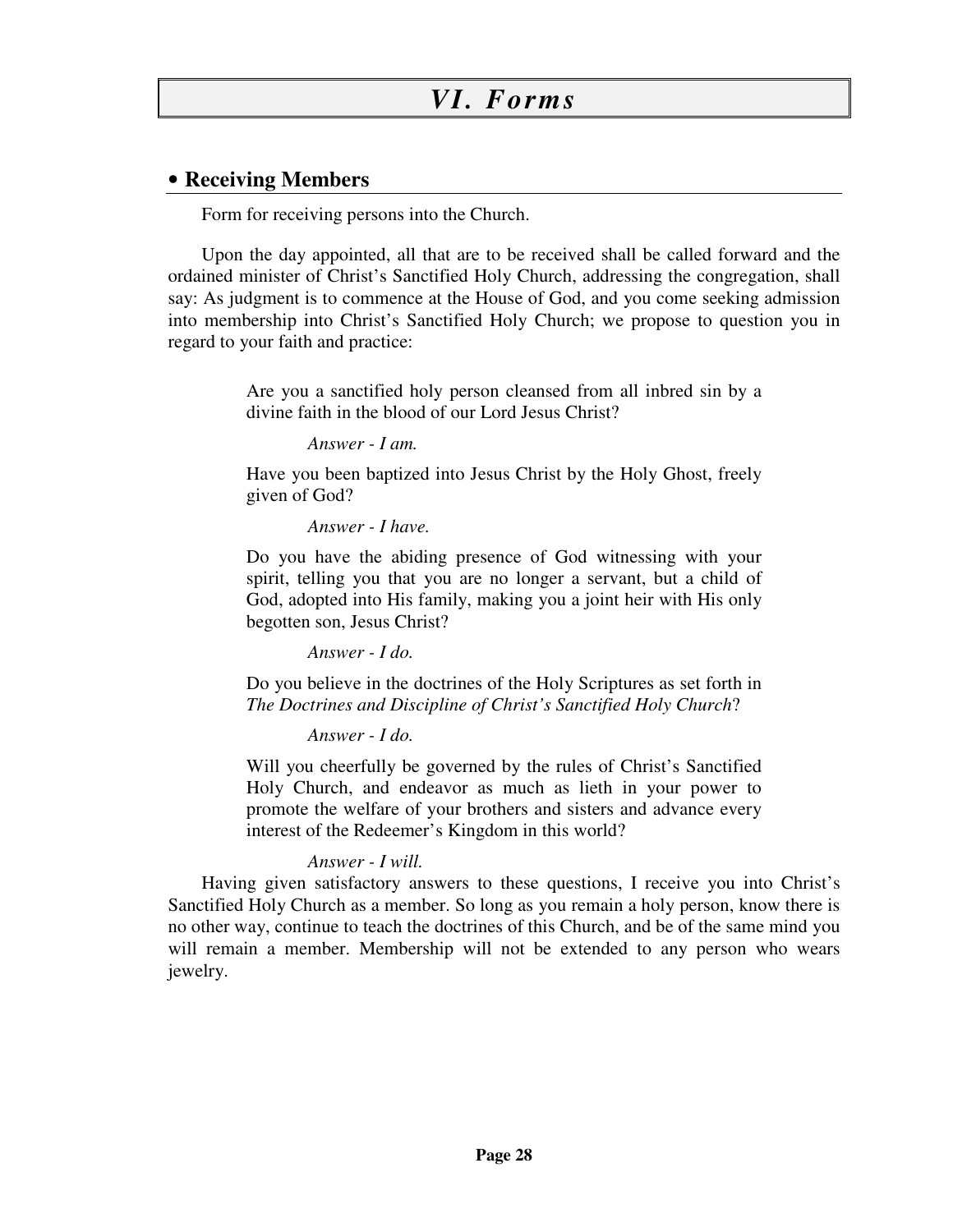#### • **Ordaining Ministers**

All persons elected for ministers of Christ's Sanctified Holy Church shall be examined by the Board No. 1, and if they give satisfactory answers to the following questions, with Scriptural proofs, they shall be ordained by the laying on of hands of senior deacon or deaconess:

Are you a sanctified holy person?

*Answer*: *I am.* 

Are you a member of Christ's Sanctified Holy Church?

*Answer: I am* 

Do you believe that the doctrines and standards of Christ's Sanctified Holy Church are fully one and the same as those that God's word teaches?

*Answer: I do* 

Do you believe that any form of doctrine other that that God's Word teaches is false?

*Answer: I do* 

Will you be in submission to the governing board of Christ's Sanctified Holy Church, which is Board No.1?

*Answer: I will* 

Do you feel a divine call or urge to proclaim the Word of God to lost souls?

*Answer: I do* 

Do you feel that you have a thirst for the knowledge of the Word of God?

*Answer: I do* 

Do you understand and whole-heartedly believe the doctrine of Christ's Sanctified Holy Church?

*Answer: I do* 

Do you pledge yourself to be in all things an example to the flock in diligence, earnestness, discretion, and perseverance?

*Answer: I will* 

#### • **Ordaining Deacons / Deaconesses**

Candidates for the office of a deacon or deaconess of the Gospel in Christ's Sanctified Holy Church shall be examined by Board No. 1, if they are found to be holy and the Board recommends them, then they shall be asked the following questions. If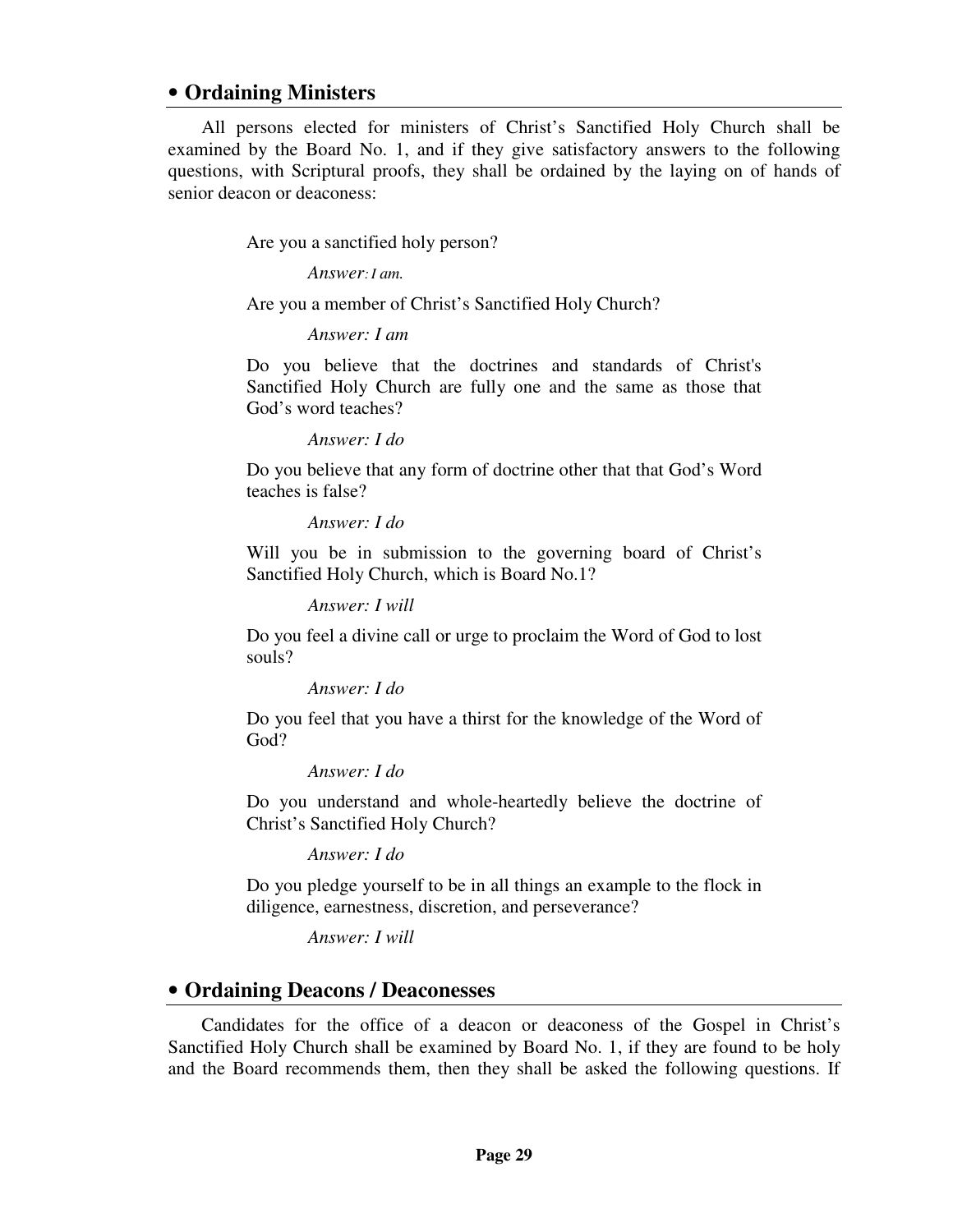they answer satisfactorily, then they shall be ordained by the laying on of hands of Board No. 1.

> Do you feel your life is an example for a standard for the people of Christ's Sanctified Holy Church?

> > *Answer: I do.*

Will you continue to be an example of the Biblical requirements for a deacon / deaconess?

*Answer: I will* 

Will you hold the standards of Christ's Sanctified Holy Church set forth in the Bible and *The Doctrines and Discipline of Christ's Sanctified Holy Church*?

*Answer: I will* 

Are you willing to visit each affiliated congregation of Christ's Sanctified Holy Church as the case may require?

*Answer: I am* 

Will you faithfully execute the office of deacon / deaconess in an honorable and holy manner?

*Answer: I will* 

#### • **Burial of the Dead**

Form for the burial of the dead. At the gravesite, the minister shall say the following:

*Psalm 116:15 - Precious in the sight of the LORD is the death of his saints.* 

*Revelation 14:13 - And I heard a voice from heaven saying unto me, Write, Blessed are the dead which die in the Lord from henceforth: Yea, saith the Spirit, that they may rest from their labours; and their works do follow them.* 

*Psalm 119:112 - I have inclined mine heart to perform thy statutes alway, even unto the end.* 

*Psalm 34:1-9 - I will bless the LORD at all times: his praise shall continually be in my mouth. <sup>2</sup>My soul shall make her boast in the LORD: the humble shall hear thereof, and be glad. <sup>3</sup>O magnify the LORD with me, and let us exalt his name together. <sup>4</sup> I sought the LORD, and he heard me, and delivered me from all my fears.*  <sup>5</sup>They looked unto him, and were lightened: and their faces were not ashamed. <sup>6</sup>This *poor man cried, and the LORD heard him, and saved him out of all his troubles. 7 The angel of the LORD encampeth round about them that fear him, and delivereth them. <sup>8</sup>O taste and see that the LORD is good: blessed is the man that trusteth in him. <sup>9</sup>O fear the LORD, ye his saints: for there is no want to them that fear him.*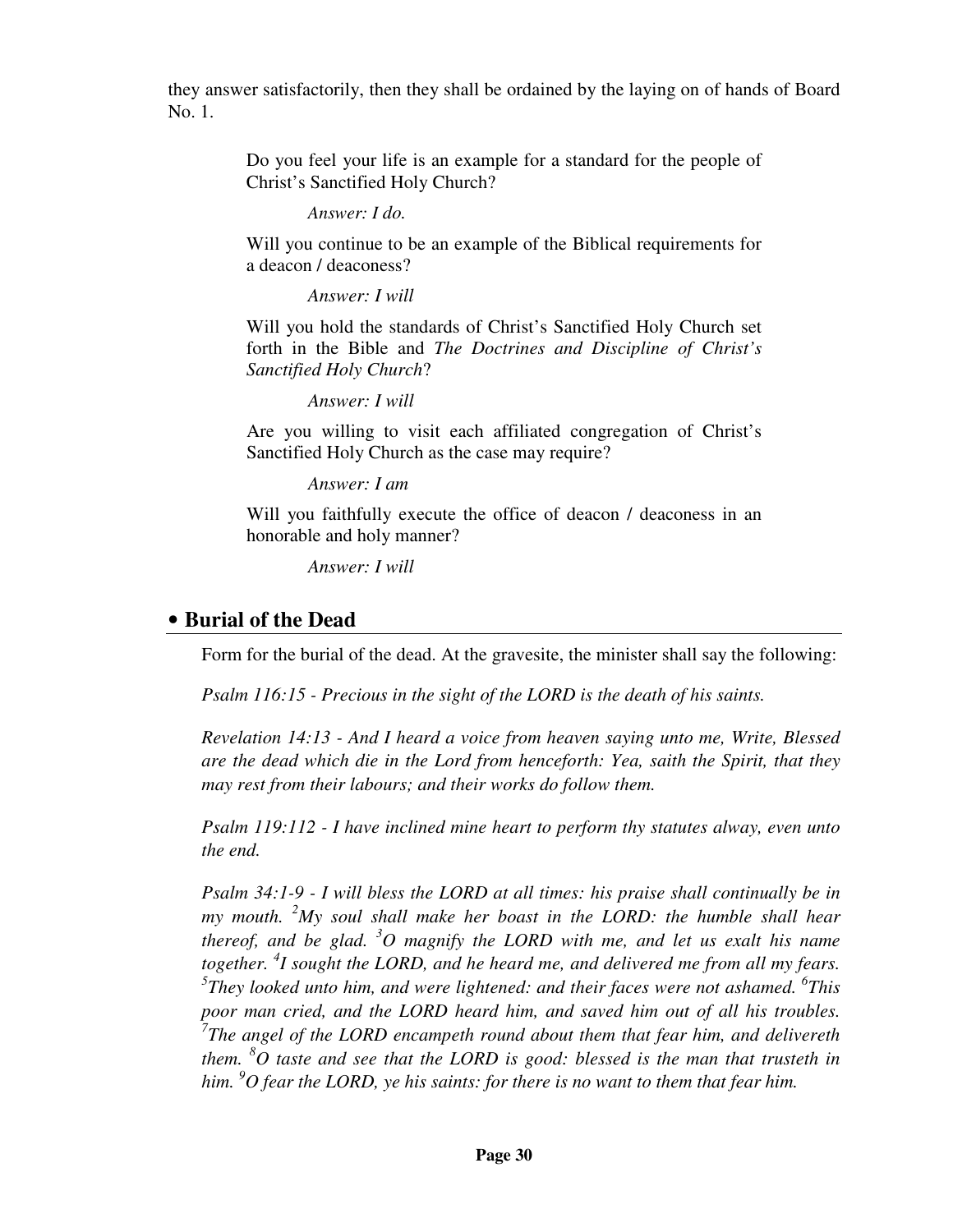*Psalm 71:7 - I am as a wonder unto many; but thou art my strong refuge.* 

*Psalm 112:1 - Praise ye the LORD. Blessed is the man that feareth the LORD, that delighteth greatly in his commandments.* 

For as it hath pleased God in his all-wise providence to take out of the world the soul of the departed, we therefore commit this body to the ground, earth to earth, dust to dust.

#### • **Marriage Ceremony**

Form for the solemnization of matrimony.

Marriage is the act of uniting two persons, male and female, in wedlock, according to the laws of God, if they are equal.

The minister officiating shall ask those about to be joined together:

Are you both sanctified?

#### *Both answer – Yes.*

The marriage bond, as established by the Holy Scriptures, is an honorable estate among men and right in the sight of God.

The minister shall ask:

Dear friends, as we are come together in the presence of these witnesses, if any here can show a just reason why these persons may not be joined together, let them now speak or hereafter hold their peace

If no objection is offered, the minister will ask:

Do you desire to be united as husband and wife?

*Both answer - I do.* 

Then you will be joined together after God's holy ordinance, by joining right hands and promising to be faithful in the discharge of your duties to each other; under all circumstances to promote each other's happiness?

*Both answer - I will.* 

The minister shall say: I pronounce you to be husband and wife.